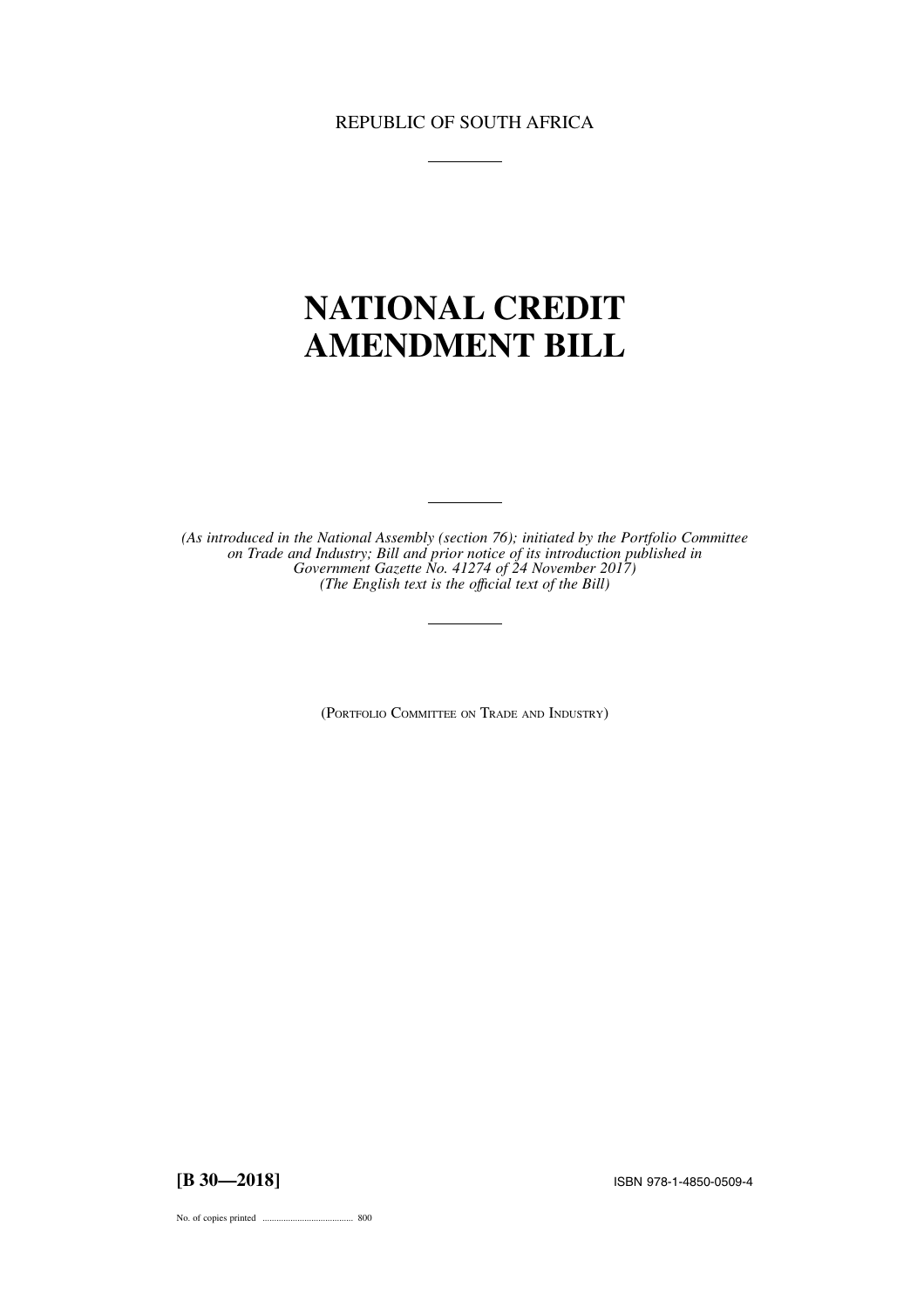#### **GENERAL EXPLANATORY NOTE:**

|  | Words in bold type in square brackets indicate omissions from<br>existing enactments. |
|--|---------------------------------------------------------------------------------------|
|  | Words underlined with a solid line indicate insertions in<br>existing enactments.     |

# **BILL**

**To amend the National Credit Act, 2005, so as to provide for debt intervention; to insert new definitions; to include the evaluation and referral of debt intervention applications as a function of the National Credit Regulator and to provide for the creation of capacity within the National Credit Regulator and logistical arrangements to execute this function; to include the consideration of a referral as a function of the Tribunal; to provide for the recordal of information related to debt intervention; to require a debt counsellor to investigate whether an agreement is reckless; to provide for a court to enquire into and either refer a matter for debt intervention or make an order related to debt intervention; to provide for a Magistrate's Court and the Tribunal to determine the maximum interest, fees or other charges when re-arranging debt and for guidance to be prescribed in this regard; to provide for an application for debt intervention and the evaluation thereof; to provide for the Tribunal to re-arrange a consumer's obligations and make an order in respect of an unlawful credit agreement; to provide for orders related to debt intervention and rehabilitation in respect of such an order; to provide for mandatory credit life insurance to be prescribed; to provide for offences related to debt intervention, prohibited credit practices, selling or collecting prescribed debt and related to failure to register as required by the Act; to provide for measures when an offence is committed by a person other than a natural person; to provide for penalties in relation to the newly created offences; to provide for the Tribunal to change or rescind an order under certain circumstances; to require the Minister to make regulations related to a financial literacy programme; to provide in a transitional provision for the application of this Amendment Act to credit agreements entered into before its commencement; and to provide for matters connected therewith.**

#### **PREAMBLE**

**WHEREAS** the purpose of the National Credit Act, 2005 (Act No. 34 of 2005), is to promote and advance the social and economic welfare of South Africans; to promote a fair, transparent, competitive, sustainable, responsible, efficient, effective and accessible credit market industry; and to protect consumers;

**AND WHEREAS** there are categories of consumers for whom existing natural person insolvency measures are inaccessible, either because of the focus that these measures place on benefit to credit providers, or the cost involved with such natural person insolvency measures;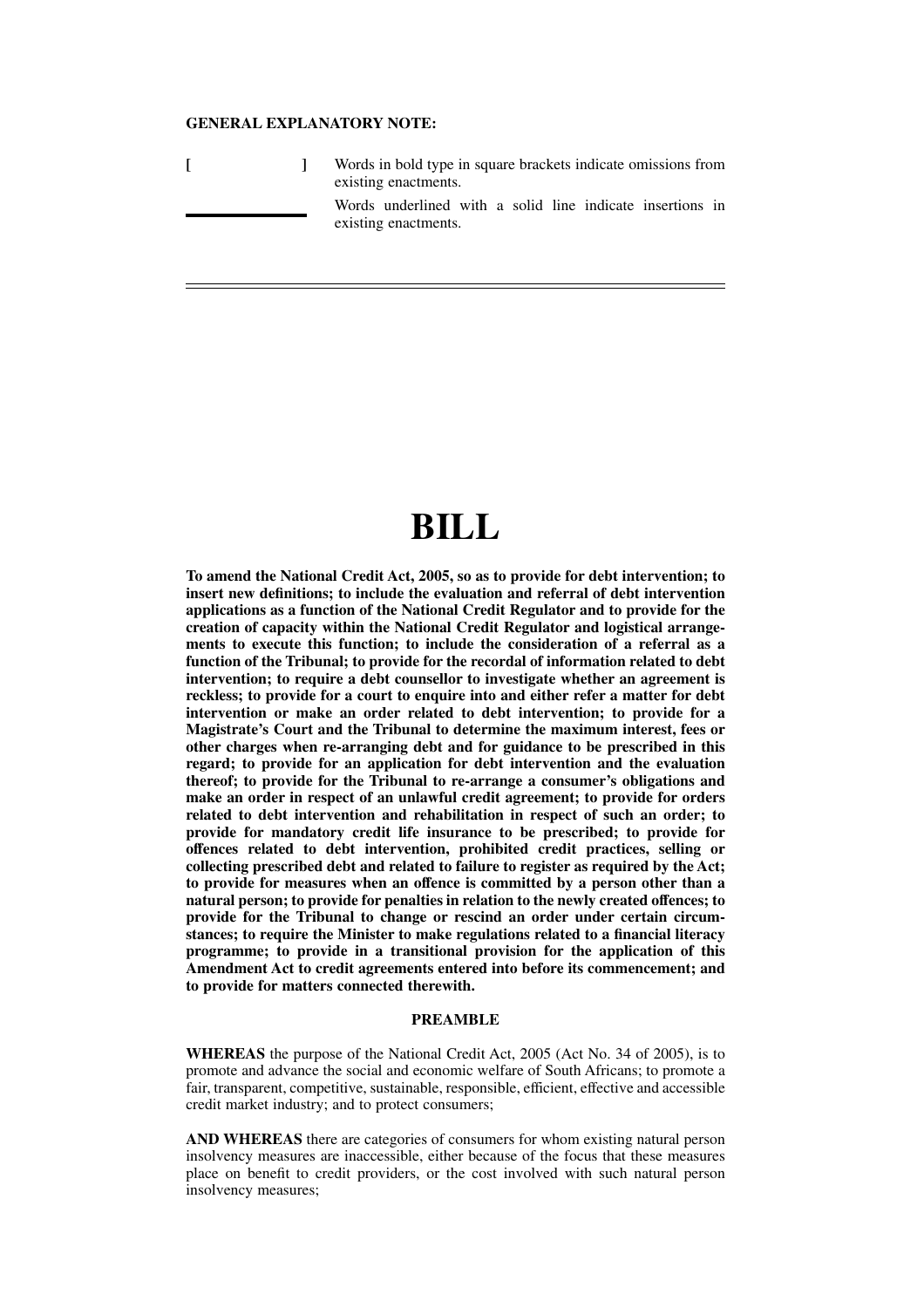**AND WHEREAS** without suitable alternative natural person insolvency measures being made available to over-indebted individuals who do not have sufficient income or assets to show benefit to creditors, to afford the costs associated with an administration order, or to be an economically viable client for a debt counsellor, it is not only an insurmountable challenge for them to manage or improve their financial position, but it also amounts to unjustified and unfair discrimination on socio-economic grounds;

**AND WHEREAS** to give effect to the purpose of the National Credit Act, 2005 (Act No. 34 of 2005), all consumers must be afforded protection through fair, transparent, sustainable and responsible processes,

**B**E IT THEREFORE ENACTED by the Parliament of the Republic of South Africa, as follows:—

#### **Amendment of section 1 of Act 34 of 2005, as amended by section 1 of Act 19 of 2014**

**1.** Section 1 of the National Credit Act, 2005 (hereinafter referred to as the principal Act), is hereby amended—

*(a)* by the insertion after the definition of ''confidential information'' of the following definition:

'' **'Constitution'** means the Constitution of the Republic of South Africa, 1996;'';

(b) by the insertion after the definition of "credit co-operative" of the following 10 definitions:

> '' **'debt intervention'** means a measure as contemplated in section 86A, which aims to assist identified consumers for whom existing natural person insolvency measures are not accessible in practice;

- **'debt intervention applicant'** means a natural person, or natural persons who own a joint estate, who on the date of submission of the application for debt intervention contemplated in section 86A— 15
- *(a)* is a consumer under unsecured credit agreements, unsecured short term credit transactions or unsecured credit facilities only;
- *(b)* receives no income, or if he or she, or the joint estate, receives an income or has a right to receive income, regardless of the source, frequency or regularity of that income, that gross income did not, on an average for the six months preceding the date of the application for debt intervention exceed R7500 or such an amount as may be prescribed by section 171(2A)*(a)*, per month; 20 25
- *(c)* is over-indebted, whether due to a change in personal circumstances or other circumstances; and
- *(d)* is not sequestrated or subject to an administration order;'';
- *(c)* by the insertion after the definition of ''equality court'' of the following definitions: 30

'' **'extinguish'** means, save as is specifically provided in this Act—

- *(a)* the cessation of all rights and obligations inherent to, or resulting from, a credit agreement; and
- *(b)* the cessation of any rights or obligations that may arise in law, whether statutory or otherwise, because of the cessation contemplated in paragraph *(a)*, 35

prospectively from the date on which the act of extinguishment becomes effective;

**'financial literacy'** means the knowledge, ability and opportunity to make sound money management choices;''; 40

*(d)* by the insertion after the definition of ''juristic person'' of the following definition:

'' **'knowing'** or **'knowingly'**, when used with respect to a person, and in relation to a particular matter, means that the person either—

*(a)* had actual knowledge of the matter; or

45

5

- *(b)* was in a position in which the person reasonably ought to have— (i) had actual knowledge;
	- (ii) investigated the matter to an extent that would have provided the person with actual knowledge; or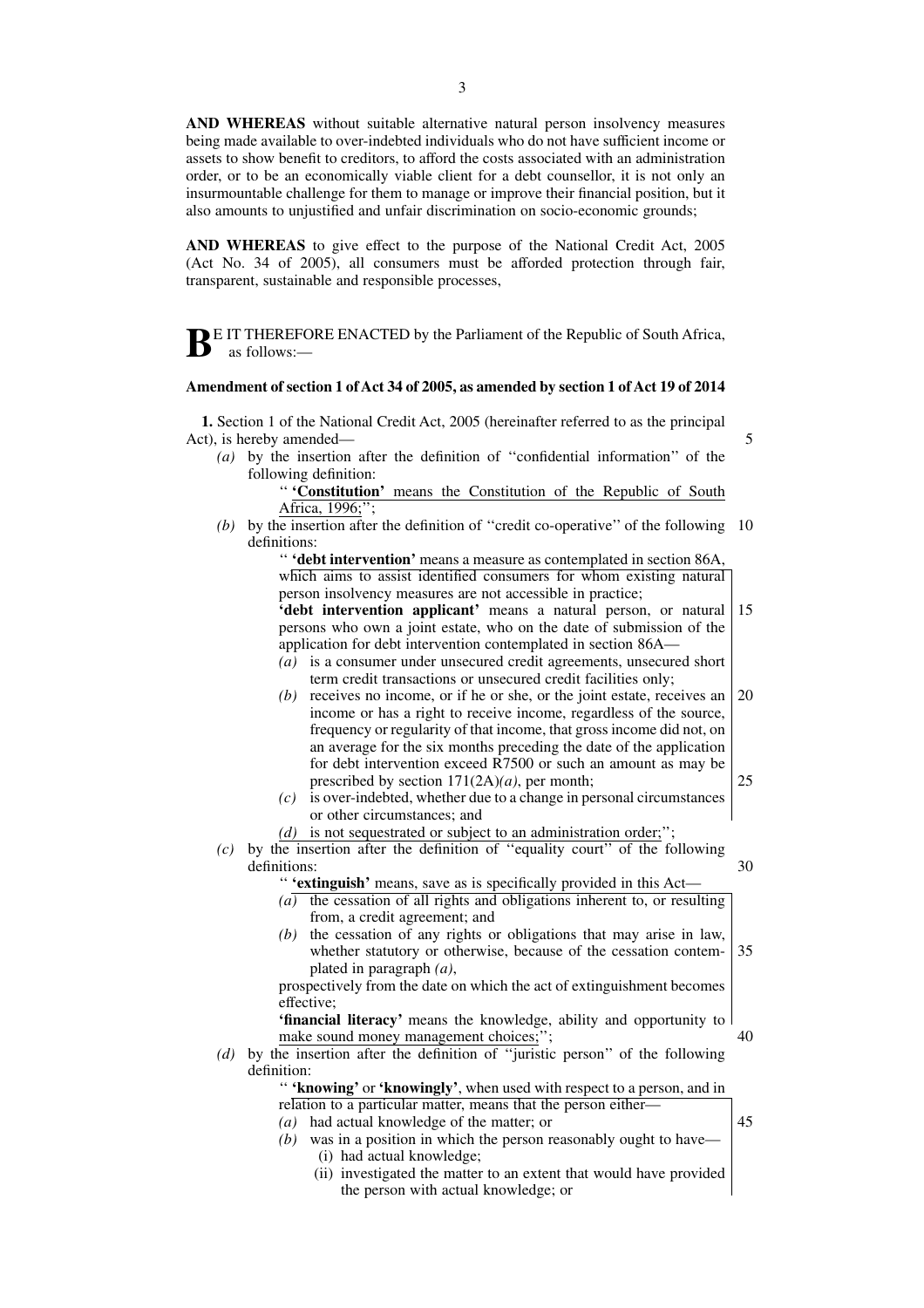- (iii) taken other measures which, if taken, would reasonably be expected to have provided the person with actual knowledge of the matter;'';
- *(e)* by the insertion after the definition of ''mortgage agreement'' of the following definition:
	- '' **'National Assembly'** means the House of Parliament referred to in section  $42(1)(a)$  of the Constitution;"; and
- *(f)* by the insertion after the definition of ''this Act'' of the following definition: '' **'total unsecured debt'** means the total of all principal debts due by a debt intervention applicant under the unsecured credit agreements, 10 unsecured short term credit transactions or unsecured credit facilities to which the debt intervention applicant is a party;".

#### **Amendment of section 3 of Act 34 of 2005**

**2.** Section 3 of the principal Act is hereby amended by the insertion after paragraph *(g)* of the following paragraph:

''*(g*A*)* providing appropriate debt intervention for qualifying consumers;''.

15

5

## **Insertion of section 15A in Act 34 of 2005**

**3.** The following section is hereby inserted after section 15 of the principal Act:

## ''**Other functions of National Credit Regulator**

**15A.** (1) The National Credit Regulator must assist a debt intervention 20 applicant—

- *(a)* with the process of being declared over-indebted;
- *(b)* to have his or her obligations, or the obligations of the joint estate, re-arranged;
- *(c)* to have his or her debt intervention application considered for an order contemplated in section 87A; or 25
- *(d)* to have his or her application for rehabilitation contemplated in section 88B be considered by the Tribunal.

(2) To enable the National Credit Regulator to assist a debt intervention applicant as contemplated in subsection (1), the Chief Executive Officer or 30 any employee duly authorised by the Chief Executive Officer—

- *(a)* may appoint any suitable employee of the National Credit Regulator, or any other suitable person employed by the State, as a debt intervention officer; and
- *(b)* must issue each debt intervention officer with a certificate in the prescribed form stating that the person has been appointed as a debt intervention officer and as such is deemed to have been registered as a debt counsellor, as contemplated in section 44, for purposes of the services contemplated in subsection (1) only.''. 35

#### **Amendment of section 27 of Act 34 of 2005, as amended by section 121 of Act 68 of** 40 **2008**

**4.** Section 27 of the principal Act is hereby amended by the substitution in paragraph *(a)* for subparagraph (i) of the following subparagraph:

''(i) application or referral that may be made to it in terms of this Act, and make any order provided for in this Act in respect of such an application or referral; 45 or''.

#### **Amendment of section 60 of Act 34 of 2005**

**5.** Section 60 of the principal Act is hereby amended by the substitution for subsection (1) of the following subsection:

''(1) **[Every]** Save as is provided in this Act, every adult natural person, and 50every juristic person or association of persons, has a right to apply to a credit provider for credit.''.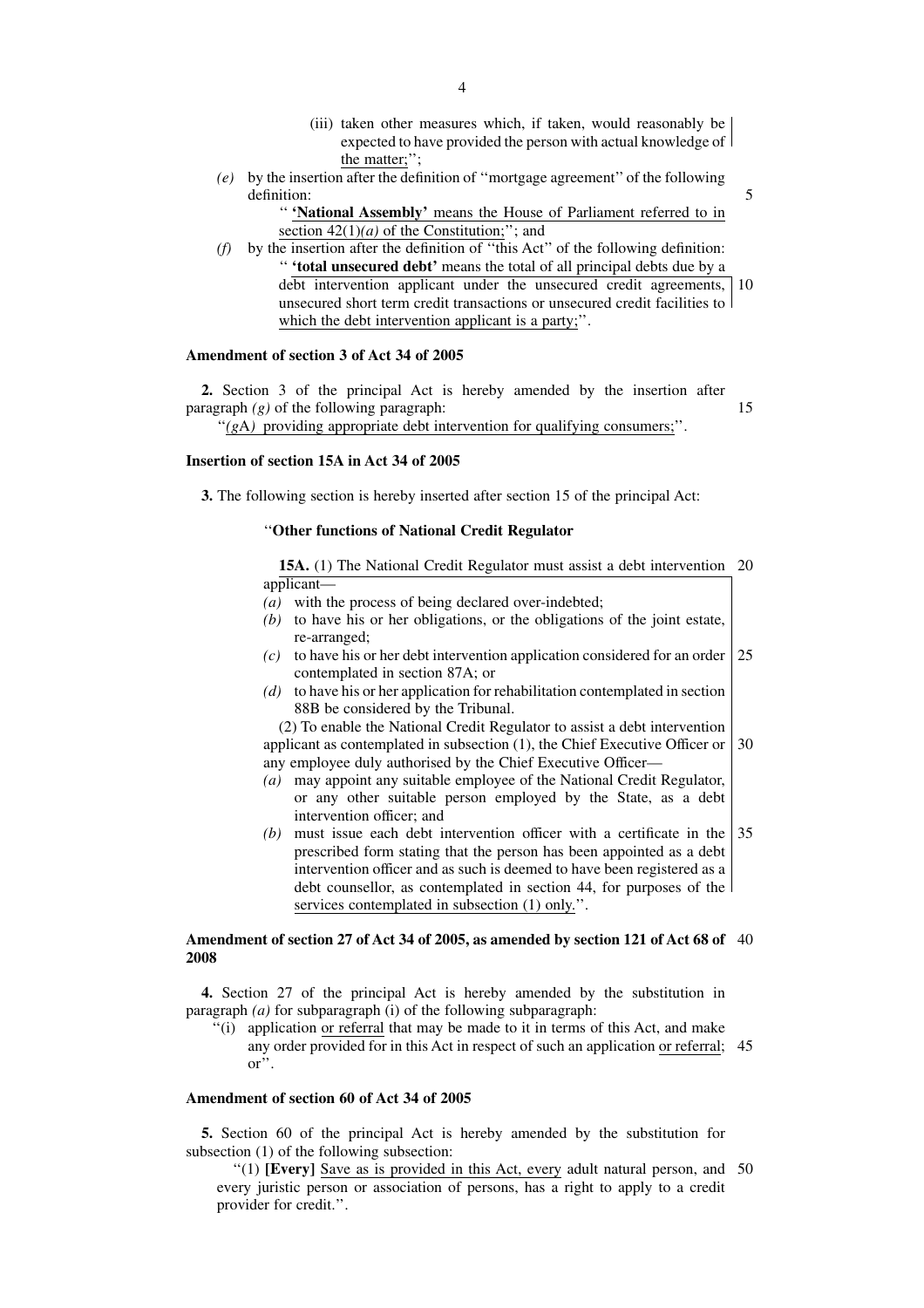#### **Insertion of section 69A in Act 34 of 2005**

**6.** The following section is hereby inserted after section 69 of the principal Act:

#### ''**National record of debt intervention**

**69A.** (1) The National Credit Regulator must keep a record of applications for debt intervention contemplated in section 86A, the status of such applications and any orders granted in respect of such applications.

(2) The record related to debt intervention may be published with the consent of the relevant debt intervention applicant, or as is required by this Act or any other applicable law.

(3) The Minister may, in accordance with section 171, prescribe the 10 information to be recorded in the record contemplated in subsection (1).''.

#### **Amendment of section 70 of Act 34 of 2005**

**7.** Section 70 of the principal Act is hereby amended—

- *(a)* by the substitution in subsection (1) for paragraph *(a)* of the following paragraph: 15
	- $''(a)$  a person's credit history, including applications for credit, credit agreements to which the person is or has been a party, pattern of payment or default under any such credit agreements, debt re-arrangement in terms of this Act, incidence of enforcement actions with respect to any such credit agreement, the circum-20 stances of termination of any such credit agreement, an application for, status of and orders granted in respect of debt intervention, and related matters;''; and
- *(b)* by the insertion in subsection (2) after paragraph *(a)* of the following paragraph:
	- "(*a*A) accept without charge the filing of consumer credit information from the National Credit Regulator related to a debt intervention application, the status of such application and any order granted in respect of such application;''.

#### **Amendment of the section 71 of Act 34 of 2005, as amended by section 21 of Act 19** 30 **of 2014**

**8.** Section 71 of the principal Act is hereby amended—

*(b)* demonstrated as prescribed—

*(a)* by the insertion after subsection (1) of the following subsection:

"(1A) A debt intervention applicant whose debts have been rearranged in terms of Part D of this Chapter, must be issued with a 35 clearance certificate by the National Credit Regulator within seven business days after the debt intervention applicant has—

- *(a)* satisfied all the obligations under every credit agreement that was subject to that debt re-arrangement order or agreement, in accordance with that order or agreement; or
	- 40

45

25

5

- (i) financial ability to satisfy the future obligations in terms of the re-arrangement order; or
- (ii) that there are no arrears on the re-arranged agreements contemplated in subparagraph (i); and
- (iii) that all obligations under every credit agreement included in the re-arrangement order or agreement, other than those contemplated in subparagraph (i), have been settled in full, and the National Credit Regulator must submit a copy of the
	- 50
- clearance certificate to all registered credit bureaux.''; and *(b)* by the insertion after subsection (3) of the following subsection:

''(3A) If the National Credit Regulator decides not to issue or fails to issue a clearance certificate as contemplated in subsection (1A), or fails to submit a copy to all registered credit bureaux, the debt intervention applicant may apply to the Tribunal to review that decision or failure to issue, and if the Tribunal is satisfied that the debt intervention applicant 55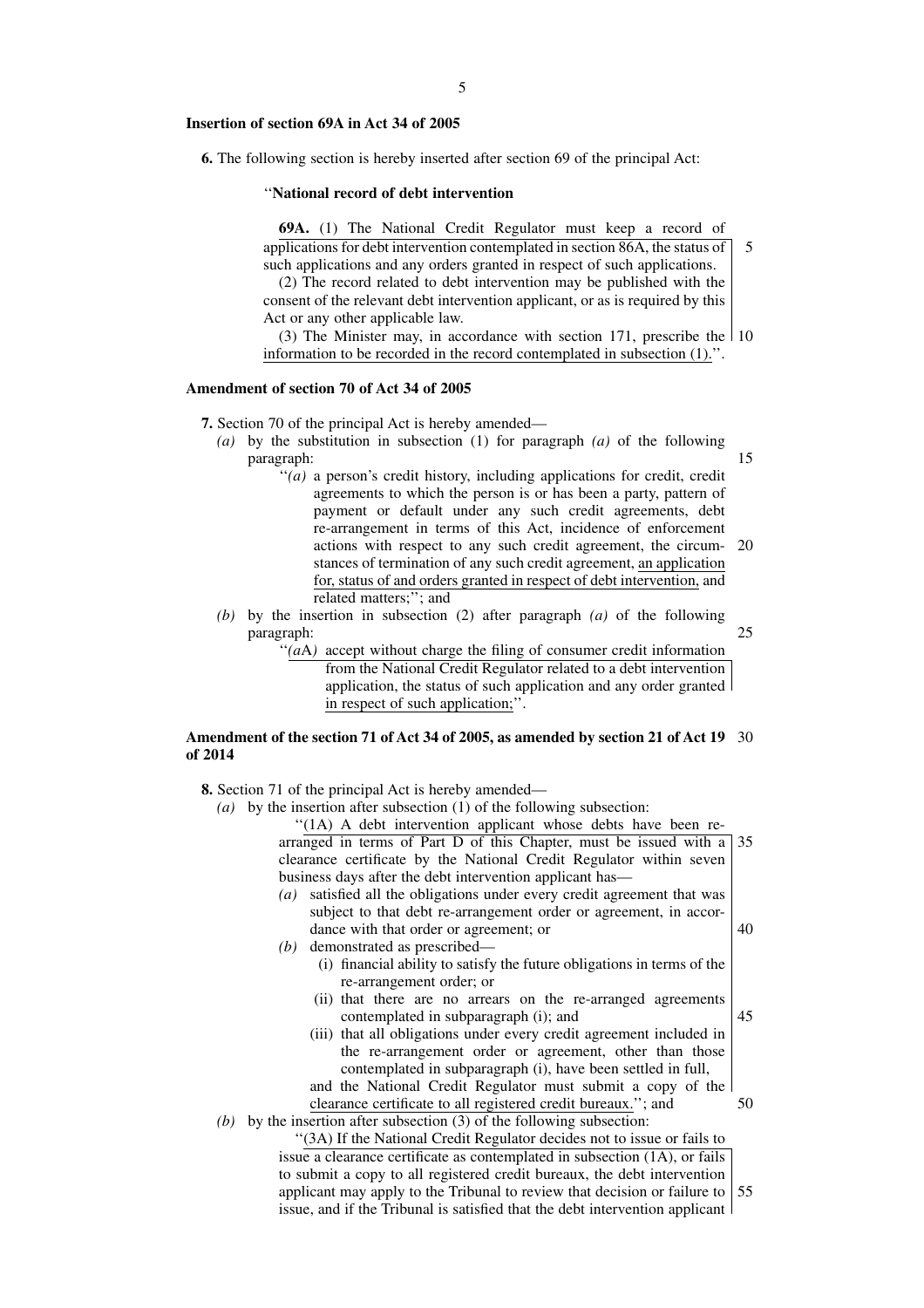is entitled to the certificate in terms of subsection (1A), the Tribunal may order the National Credit Regulator to—

*(a)* issue a clearance certificate to the debt intervention applicant; or

*(b)* submit a copy to all registered credit bureaux.''.

#### **Amendment of section 71A of Act 34 of 2005, as inserted by section 22 of Act 19 of 2014** 5

**9.** Section 71A of the principal Act is hereby amended by the insertion after subsection (3) of the following subsections:

''(3A) The National Credit Regulator must submit proof of the following decisions or orders, together with the date on which the suspension or limitation ends, where relevant, to credit bureaux within two business days of that decision or order being made: 10

- *(a)* A rejection by the National Credit Regulator or Tribunal of an application for debt intervention;
- *(b)* an order of suspension made in terms of section 87A(2)*(b)*(i), as well as any extension of the order; 15
- *(c)* an order limiting the rights of the consumer under section 60 as contemplated in section 87A(8); or
- *(d)* an order for rehabilitation as contemplated in section 88B(7).

(3B) Credit bureaux must remove a listing related to debt intervention within seven days from the date of receipt of proof of a decision contemplated in subsection  $(3A)(a)$  or as may be applicable from the date-20

- *(a)* indicated by the National Credit Regulator as being the date on which the suspension contemplated in subsection (3A)*(b)* ends, unless the National Credit Regulator submitted further proof of— 25
	- (i) an extension of the order contemplated in section 87A(2)*(b)*(i); or
	- (ii) the imposition of a limitation contemplated in section 87A(8); or
- *(b)* indicated by the National Credit Regulator as being the date on which the limitation contemplated in subsection (3A)*(c)* ends,

30

whichever is the later date. (3C) Notwithstanding subsection (3B) credit bureaux must remove a listing related to debt intervention within seven days from receipt of proof of a

rehabilitation order contemplated in section 88B(7).

(3D) In the event that a credit provider or debt intervention applicant disputes the information submitted by the National Credit Regulator in terms of subsection (3A), that credit provider or debt intervention applicant may apply to the Tribunal to resolve the disputed information and if the Tribunal is satisfied that the information is erroneous, the Tribunal may make any appropriate order to correct the information that gave rise to the dispute. 35

(3E) Every credit provider who is affected by an order contemplated in section 87(1A) or 87A must, within seven business days from the day on which the order was served on the credit provider, amend the affected credit agreement in accordance with that order and submit the amended consumer credit information to credit bureaux in the prescribed manner and form.''. 40

#### **Insertion of section 82A in Act 34 of 2005**

45

**10.** The following section is hereby inserted after section 82 of the principal Act:

#### ''**Report and investigation of reckless credit agreement**

**82A.** (1) If during an assessment contemplated in section 86(6) there are reasonable grounds to suspect that a credit agreement included in that assessment is a reckless credit agreement, the debt counsellor must report that suspected reckless credit agreement to— 50

- *(a)* the National Credit Regulator where the debt counsellor rejects the application as contemplated in section 86(7)*(a)* or makes a recommendation contemplated in section 86(7)*(b)*; or
- *(b)* the Magistrate's Court where the debt counsellor makes a recommendation contemplated in section 86(7)*(c)*. 55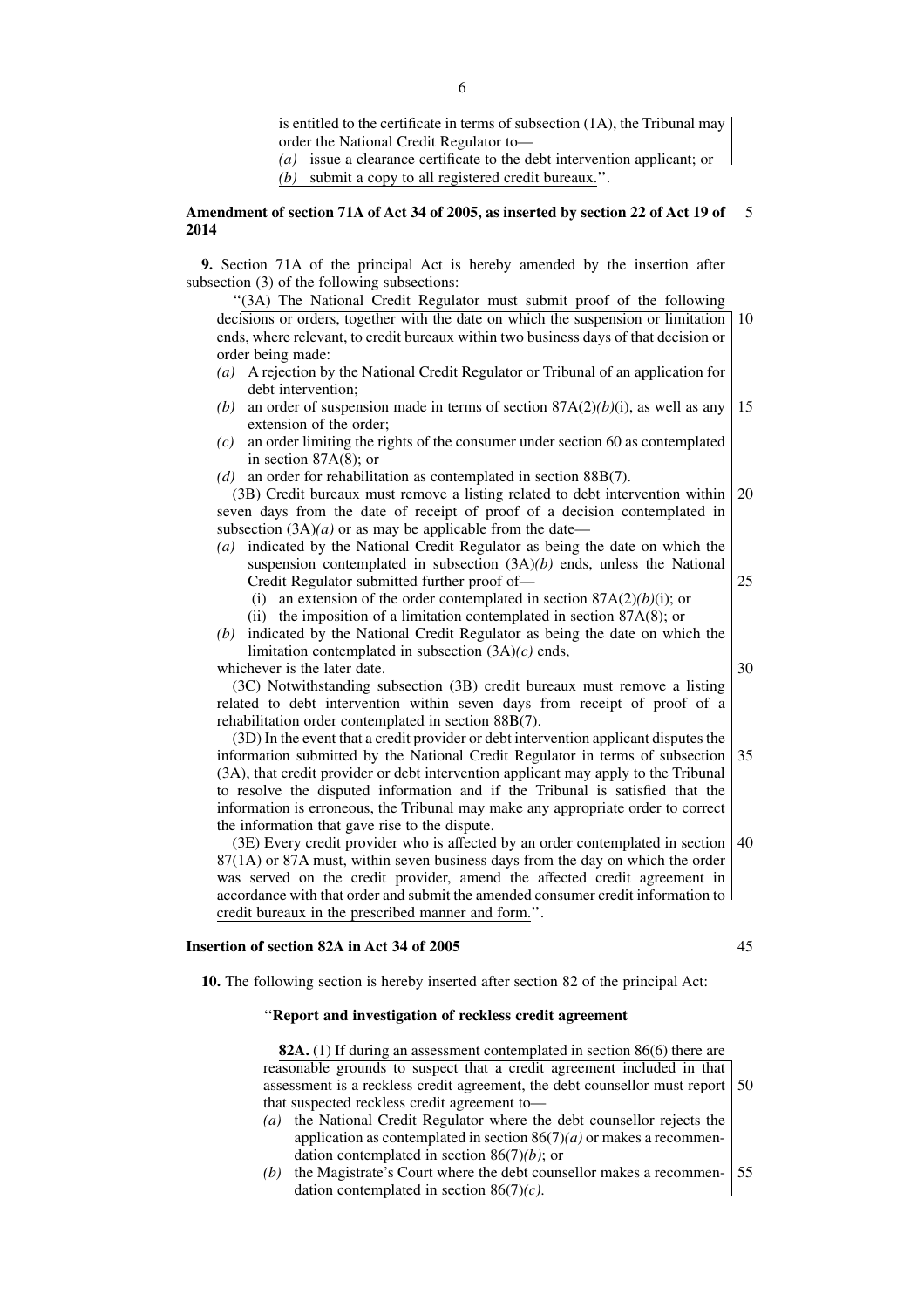(2) A credit provider must, within seven business days of receipt of a request and at a fee not exceeding the maximum prescribed fee, provide a debt counsellor with the following information requested in relation to the consumer concerned:

- *(a)* Relevant application for credit;
- *(b)* pre-agreement statement;

*(c)* quote;

- *(d)* credit agreement entered into with the consumer;
- *(e)* documentation in support of steps taken in terms of section 81(2);
- *(f)* record of payments made; and
- *(g)* documentation in support of any steps taken after default by the consumer.

(3) The report to the National Credit Regulator contemplated in subsection  $(1)(a)$  is deemed to be a complaint in terms of section 136 and the National Credit Regulator must investigate that report in accordance with section 139. 15

(4) The Tribunal may impose an administrative fine contemplated in section 151 where a credit provider intentionally fails to comply with subsection  $(2)$ .".

#### **Substitution of section 85 of Act 34 of 2005**

20

5

10

**11.** The following section is hereby substituted for section 85 of the principal Act:

#### ''**Court may declare and relieve over-indebtedness**

**85.** Despite any provision of law or agreement to the contrary, in any court proceedings in which a credit agreement is being considered, if it is alleged or it appears to the court that the consumer under a credit agreement 25 is over-indebted, the court may—

- *(a)* refer the matter directly to a debt counsellor with a request that the debt counsellor evaluate the consumer's circumstances and make a recommendation to the court in terms of section 86(7); **[or]**
- *(b)* declare that the consumer is over-indebted, as determined in accor-30 dance with this Part, and make any order contemplated in section 87 to relieve the consumer's over-indebtedness; or
- $(c)$  where the consumer may qualify for  $\overline{debt}$  intervention, enquire whether the consumer wishes to participate in debt intervention and if the consumer confirms—
	- (i) refer the matter to the National Credit Regulator for consideration; or
	- (ii) where the court has sufficient information to do so, consider the matter and make an order contemplated in sections 87(1A) or 87A.''. 40

#### **Amendment of section 86 of Act 34 of 2005, as amended by section 26 of Act 19 of 2014**

**12.** Section 86 of the principal Act is hereby amended—

*(a)* by the substitution in subsection (6) for paragraph *(b)* of the following paragraph:

45

35

#### ''*(b)* **[if the consumer seeks a declaration of reckless credit,]** whether any of the consumer's credit agreements appear to be reckless.''; and

- *(b)* by the deletion after subparagraph  $(cc)$  in subsection  $(7)(c)(ii)$  of the word
	- "or" and the insertion after that subparagraph of the following subparagraph: 50 ''*(cc*A*)* determining, as prescribed, the maximum rate of interest, fees or other charges, excluding charges contemplated in section 101(1)*(e)*, under a credit agreement, for such a period as the Magistrate's Court deems fair and reasonable but not exceeding the period contemplated in section  $86A(6)(d)$ ; or".

7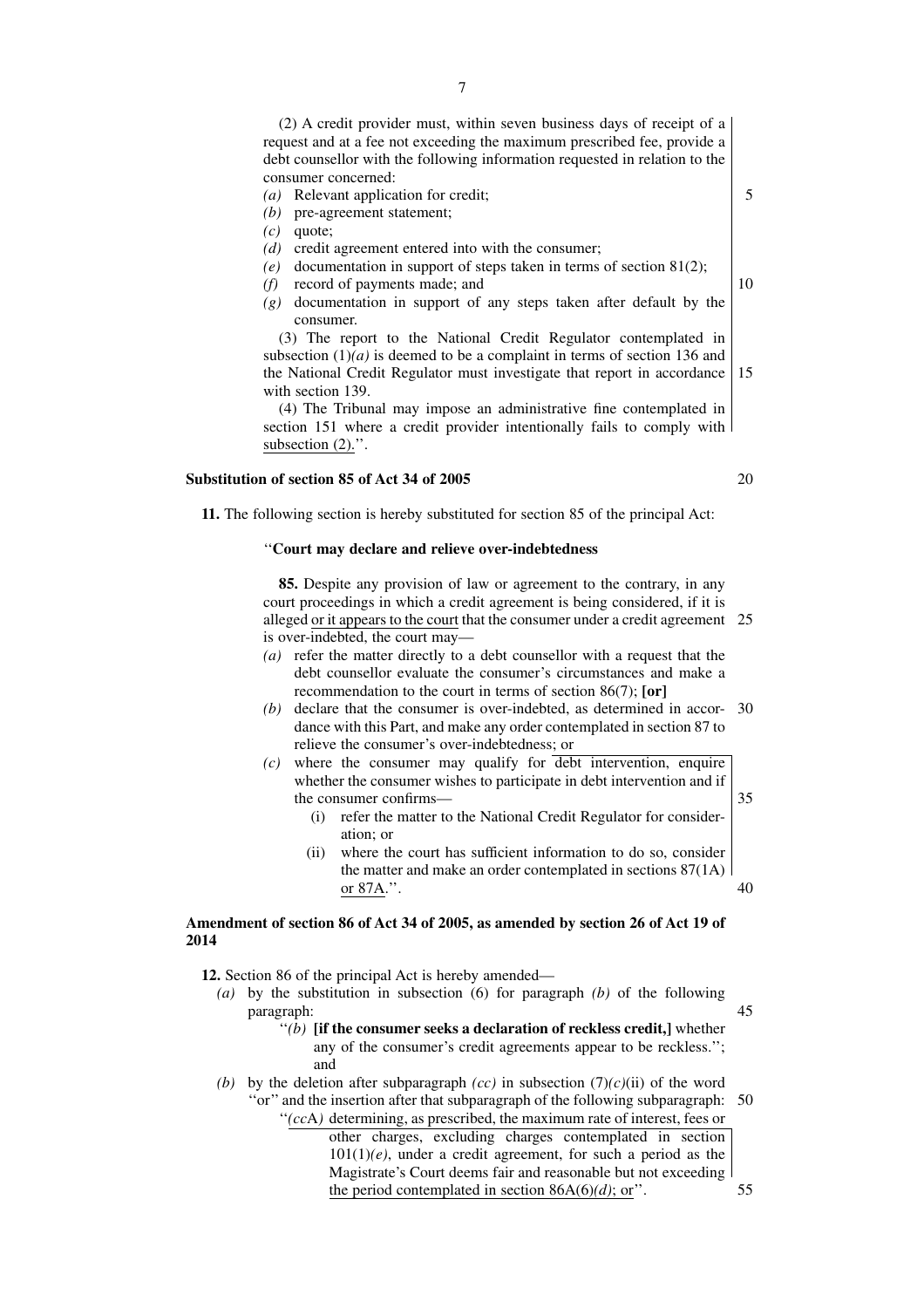#### **Insertion of section 86A in Act 34 of 2005**

**13.** The following section is hereby inserted after section 86 of the principal Act:

5

10

15

60

#### ''**Application for debt intervention**

**86A.** (1) A debt intervention applicant may apply to the National Credit Regulator in the prescribed manner and form to have the debt intervention applicant declared over-indebted, if that debt intervention applicant has a total unsecured debt owing to credit providers of no more than R50,000, or such an amount as may be prescribed by section 171(2A)*(b)*. (2) The following credit agreements that form part of the total unsecured debt, do not qualify for debt intervention: *(a)* A developmental credit agreement contemplated in section 10; and *(b)* subject to section 85*(c)*, any credit agreement where, at the time of the application for debt intervention, the credit provider under that credit agreement has proceeded to take the steps contemplated in section 130 to enforce that agreement. (3) On receipt of an application contemplated in subsection (1), the National Credit Regulator must comply with section 86(4) and (6), with the necessary changes. (4) A debt intervention applicant, and each credit provider listed in the application for debt intervention, must comply with section 86(5), with the necessary changes. (5) The National Credit Regulator must, when considering an application contemplated in subsection (1), provide the debt intervention applicant with— *(a)* counselling on financial literacy; and *(b)* access to training to improve that debt intervention applicant's financial literacy. (6) If the National Credit Regulator as a result of the assessment contemplated in subsection (3) reasonably concludes that— *(a)* the debt intervention applicant does not qualify for debt intervention, the National Credit Regulator must reject the application; *(b)* the debt intervention applicant does not qualify for debt intervention, but is nevertheless experiencing, or is likely to experience, difficulty satisfying all the debt intervention applicant's obligations under credit agreements in a timely manner, the National Credit Regulator must recommend that the debt intervention applicant and the respective credit providers voluntarily consider and agree on a plan of debt re-arrangement; *(c)* a credit agreement that formed part of the application may constitute reckless lending, an unlawful credit agreement or a credit agreement resulting from prohibited conduct, the National Credit Regulator must refer the credit agreement to the Tribunal for an appropriate declaration; *(d)* the debt intervention applicant qualifies for debt intervention, and the obligations of the debt intervention applicant can be re-arranged within a period of five years or such longer period as may be prescribed, the National Credit Regulator must refer the matter with a recommendation to the Tribunal in the prescribed manner and form for an order contemplated in section 87(1A); or *(e)* the debt intervention applicant qualifies for debt intervention, but the income and assets of the debt intervention applicant are insufficient to allow for the obligations of the debt intervention applicant to be re-arranged during the period contemplated in paragraph *(d)*, the National Credit Regulator must refer the matter with a recommendation to the Tribunal in the prescribed manner and form for an order contemplated in section 87A. (7) If the National Credit Regulator rejects an application as contemplated in subsection  $(6)(a)$ , the debt intervention applicant, with leave of the Magistrate's Court, may apply directly to the Magistrate's Court, in the 20 25 30 35 40 45 50 55

prescribed manner and form, for an order contemplated in section 87.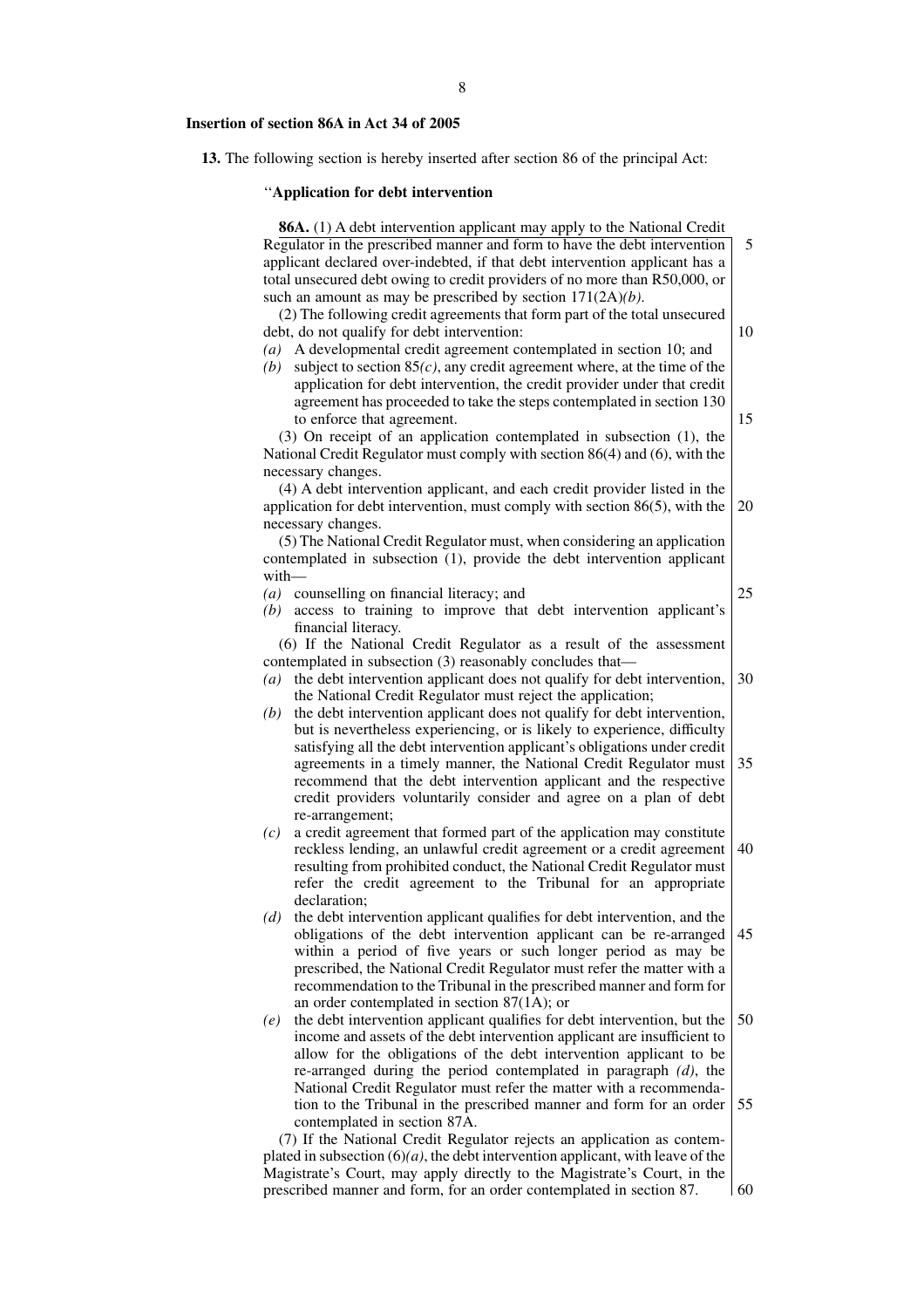(8) If the National Credit Regulator makes a recommendation in terms of subsection  $(6)(b)$ , and the debt intervention applicant and—

- *(a)* each credit provider concerned accept that proposal, the National Credit Regulator must comply with section 86(8)*(a)* with the necessary changes; or
- 5

50

*(b)* a credit provider concerned did not accept the proposal, the National Credit Regulator must refer the matter to the Tribunal with the recommendation.

(9) *(a)* If the National Credit Regulator refers an application for debt intervention in terms of subsection (6)*(e)*, the National Credit Regulator must inform each credit provider listed in the application for debt intervention of such referral and invite such credit providers to make representations to the Tribunal by a specified date. 10

*(b)* A credit provider contemplated in paragraph *(a)* may submit written representations to the Tribunal in the prescribed form and manner, on or before the date so specified. 15

(10) *(a)* If a debt intervention applicant is in default under a credit agreement that forms part of the application for debt intervention in terms of this section, the credit provider in respect of that credit agreement may, after the prescribed period, give notice to terminate the debt intervention in the prescribed manner to— 20

(i) the debt intervention applicant; and

(ii) the National Credit Regulator.

*(b)* No credit provider may terminate an application for debt intervention lodged in terms of this Act, if such application for debt intervention has already been filed in the Tribunal. 25

(11) If a credit provider who has given notice to terminate the debt intervention as contemplated in subsection (10) proceeds to enforce that agreement in terms of Part C of Chapter 6, the court or the Tribunal hearing the matter may order that the debt intervention resume on any conditions the court or Tribunal considers to be just in the circumstances. 30

 $(12)$  *(a)* Subsection  $(6)$  *(e)* is effective for a period of 48 months from the date on which it becomes operational.

*(b)* The Minister must review the impact of section 87A and must, no later than 36 months after subsection (6)*(e)* becomes operational, table a 35 report in the National Assembly setting out the findings of that review.''.

#### **Amendment of section 87 of Act 34 of 2005**

**14.** Section 87 of the principal Act is hereby amended—

*(a)* by the substitution for the heading of the following heading:

#### ''**Magistrate's Court or Tribunal may re-arrange consumer's obli-**40 **gations**''; and

*(b)* by the insertion after subsection (1) of the following subsections:

''(1A) If the National Credit Regulator makes a recommendation to the Tribunal in terms of section 86A(6)*(d)*, the Tribunal or a member of the Tribunal acting alone in accordance with this Act, must conduct a hearing and, having regard to the recommendation and other information before it and the consumer's financial means, prospects and obligations, may— 45

*(a)* reject the recommendation or application as the case may be; or

*(b)* make—

(i) an order declaring any credit agreement that forms part of the application to be reckless, and make an order contemplated in section 83(2) or (3), if the Tribunal concludes that agreement is reckless;

- (ii) an order that one or more of the debt intervention applicant's obligations be rearranged by— 55
	- *(aa)* extending the period of the agreement and reducing the amount of each payment due accordingly;
	- *(bb)* postponing during a specified period the dates on which payments are due under the agreement; 60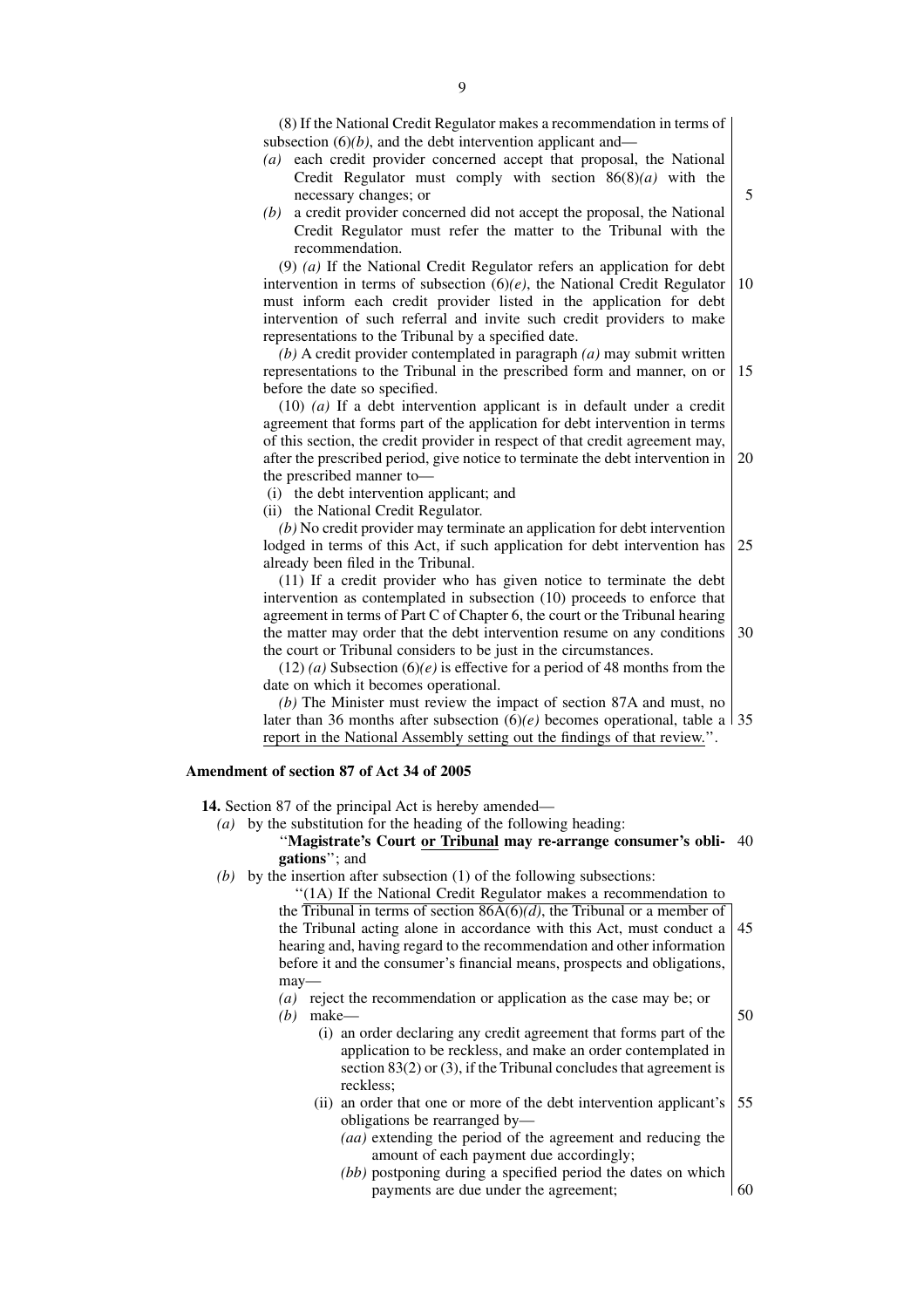- *(cc)* extending the period of the agreement and postponing during a specified period the dates on which payments are due under the agreement;
- *(dd)* determining the maximum interest, fees or other charges, excluding charges contemplated in section 101(1)*(e)*, under a credit agreement, which maximum may be zero, for such a period as the Tribunal deems fair and reasonable but not exceeding the period contemplated in section 86A(6)*(d)*; or 5
- *(ee)* recalculating the consumer's obligations because of contraventions of Part A or B of Chapter 5, or Part A of Chapter 6; or 10

15

25

30

(iii) both orders contemplated in subparagraphs (i) and (ii).

(1B) The National Credit Regulator must notify the debt intervention applicant of any order contemplated in subsection (1A), and serve a copy thereof in the prescribed manner and form, on— *(a)* all credit providers that are listed in the application; and

*(b)* every registered credit bureau.''.

#### **Insertion of section 87A in Act 34 of 2005**

**15.** The following section is hereby inserted after section 87 of the principal Act: 20

#### ''**Other orders related to debt intervention**

**87A.** (1) A referral contemplated in section 86A(6)*(e)* may be considered by a single member of the Tribunal in the prescribed manner and form, with reference to the documents included in the referral from the National Credit Regulator and any representations contemplated in section 86A(9).

(2) The Tribunal may, in addition to its other powers in terms of this Act, after having considered the information contemplated in subsection (1) and any other relevant information—

- *(a)* make an order that the debt intervention applicant does not qualify for the debt intervention and reject the application; or
- *(b)* (i) suspend all of the qualifying credit agreements, in part or in full, for 12 months, which period may be extended for one further period of 12 months, taking into account the factors referred to in subsection (3); and
	- (ii) require the debt intervention applicant to attend a financial literacy programme. 35

(3) When considering the suspension or part suspension of a credit agreement, an alteration or extension of that suspension, or the extinguishing of the whole or a portion of the total of the amounts contemplated in section 101(1) under a qualifying agreement, the Tribunal must take into account relevant factors, which factors may include the following: *(a)* Whether the debt intervention applicant— 40

- (i) is a disabled person, a minor heading a household, a woman heading a household, or an elderly person;
- (ii) had ever applied for debt review or for an order of sequestration or administration; or 45
- (iii) ever had any debt extinguished by an order of a court or Tribunal;

*(b)* the circumstances of the debt intervention applicant and any act or omission— 50

- (i) when entering into each qualifying credit agreement that makes up the total unsecured debt;
- (ii) that resulted in, or contributed to, the fact that the debt intervention applicant does not have sufficient income or assets to allow for the obligations of the debt intervention applicant to be re-arranged during the period contemplated in section 86A(6)*(d)*; or 55
- (iii) by the debt intervention applicant to secure an income or increase existing income; or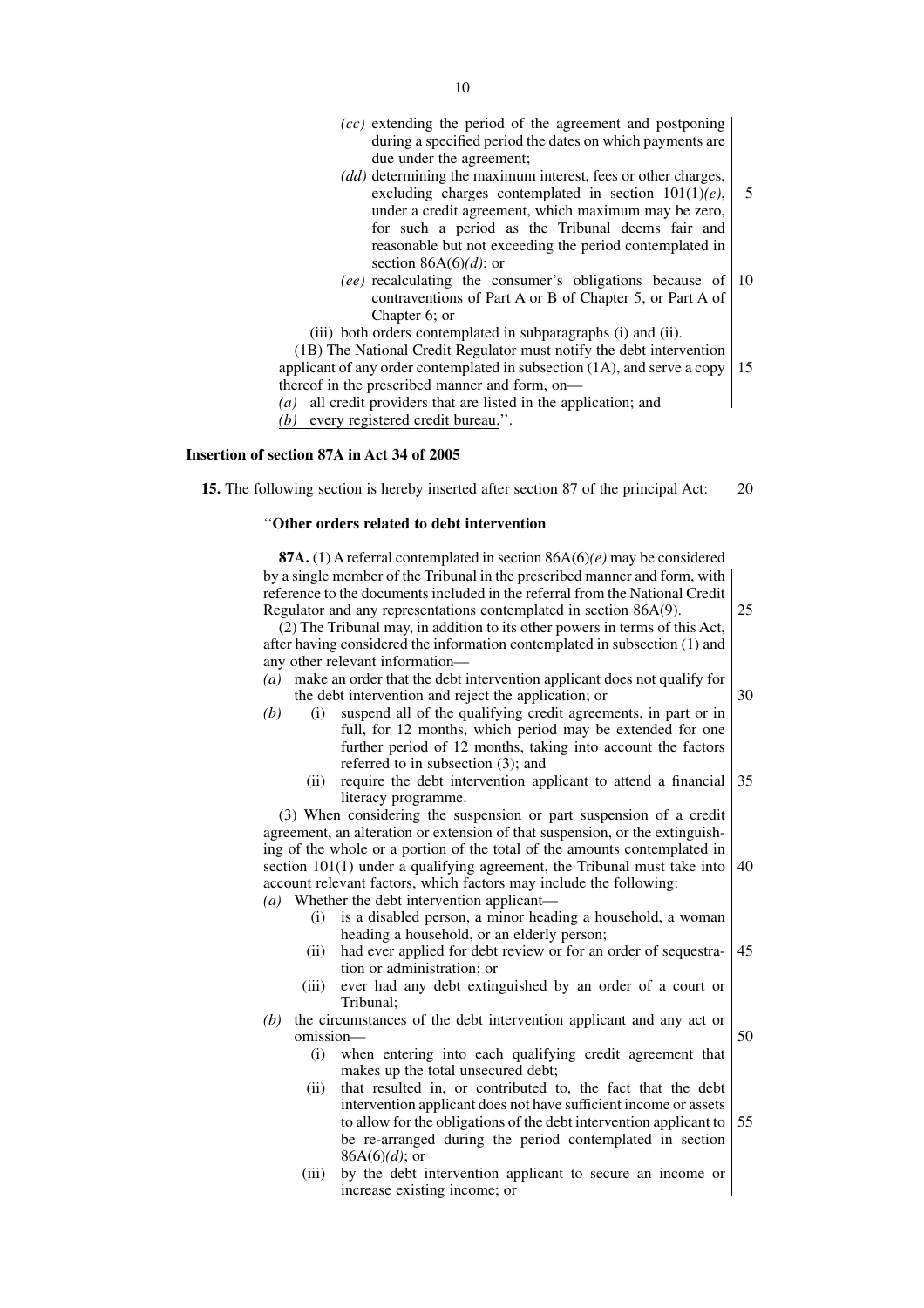- *(c)* an act or omission of each affected credit provider—
	- (i) when entering into the relevant credit agreement; or
	- (ii) during the process contemplated in section 86A and during the proceedings before the Tribunal.

(4) *(a)* Section 84 applies to a suspension contemplated in subsection  $(2)(b)(i)$ . 5

*(b)* Subject to subsection (6), if the period of prescription in respect of a suspended credit agreement would be completed before or on, or within one year after the day on which the suspension ended, the period of prescription shall not be completed before a year has elapsed after the day on which the suspension ended. 10

(5) *(a)* The National Credit Regulator must review the financial circumstances of the debt intervention applicant eight months after an order was granted in terms of subsection  $(2)(\tilde{b})$ , and determine whether the debt intervention applicant at that time has sufficient income or assets to allow for the obligations of the debt intervention applicant to be re-arranged 15

during the period contemplated in section 86A(6)*(d)*. *(b)* The National Credit Regulator must, where the debt intervention applicant—

- (i) has sufficient income or assets to allow for the obligations to be re-arranged during the period contemplated in section 86A(6)*(d)*, refer the matter with a recommendation to the Tribunal in the prescribed manner and form for an order contemplated in section 87(1A); or  $20$
- (ii) still does not have sufficient income or assets to allow for the obligations to be re-arranged during the period contemplated in section  $86A(6)/d$ , refer the matter to the Tribunal to consider an extension of the period of suspension as contemplated in subsection  $(2)(b)(i)$ . 25

*(c)* If the Tribunal orders an extension of the suspension, the National Credit Regulator must again conduct the review contemplated in paragraph *(a)* eight months into the extended suspension period and where the debt intervention applicant at that time— 30

- (i) has sufficient income or assets to allow for the obligations to be re-arranged during the period contemplated in section 86A(6)*(d)*, refer the matter with a recommendation to the Tribunal in the prescribed manner and form for an order contemplated in section 87(1A); or 35
- (ii) still does not have sufficient income or assets to allow for the obligations to be re-arranged during the period contemplated in section  $86A(6)(d)$ , refer the matter to the Tribunal to consider the extinguishing of the whole or a portion of the total of the amounts contemplated in section 101(1) under each qualifying agreement. 40

*(d)* Section 86A(9) applies with the necessary changes when the National Credit Regulator does a referral contemplated in paragraphs *(b)*(ii) or *(c)*(ii).

(6) The Tribunal may, in addition to its other powers in terms of this Act, after having considered— 45

- *(a)* the referral contemplated in subsection  $(5)(c)(ii)$ ;
- *(b)* whether the debt intervention applicant still does not have sufficient income or assets to allow for the obligations to be re-arranged during the period contemplated in section 86A(6)*(d)*; and

*(c)* the factors contemplated in subsection (3), and subject to subsections (7) and (8), declare the total of the amounts contemplated in section 101(1) under the qualifying credit agreements as

(7) The extinguishment contemplated in subsection (6)—

extinguished.

*(a)* may be a percentage of the total of the amounts contemplated in section 101(1) under each qualifying agreement; and

*(b)* must apply equally to all the qualifying credit agreements.

(8) When granting an order contemplated in subsection (6) the Tribunal must limit the debt intervention applicant's right to apply for credit contemplated in section 60 for a minimum period of six months and the Tribunal may limit said right for such further period as the Tribunal deems fair and reasonable— 60

*(a)* taking into account the factors referred to in subsections (3) and (9); and 65

55

- 
- -

50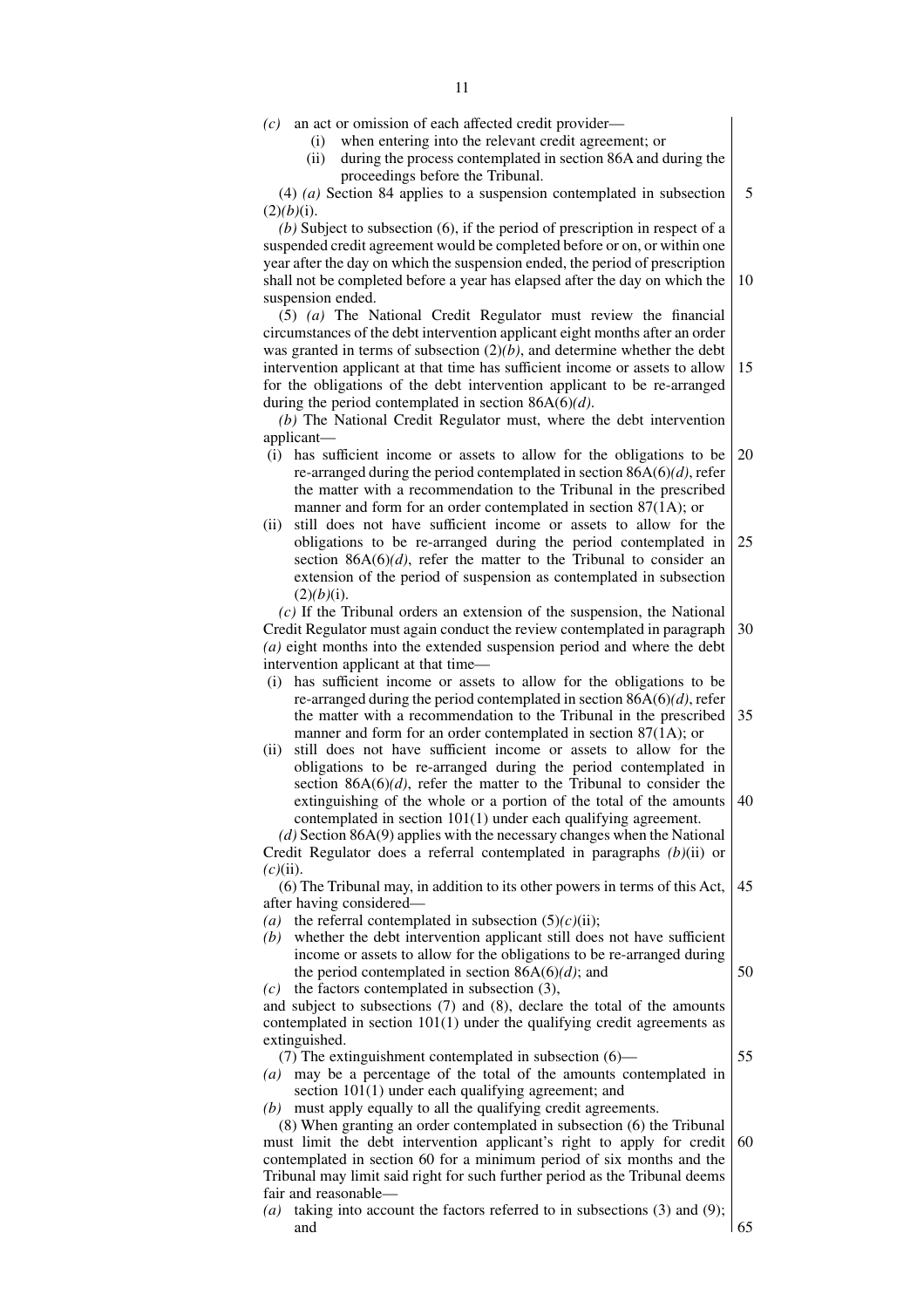(9) The total period of limitation on the debt intervention applicant's right to apply for credit contemplated in subsection (8)*(a)* may not exceed 12 months and when determining an appropriate discretionary period, the following factors must also be considered: *(a)* The total unsecured debt;

5

10

15

20

- *(b)* the number of credit agreements that were submitted for debt intervention;
- *(c)* the period of each qualifying credit agreement; and
- *(d)* the debt intervention applicant's credit record.

(10) The National Credit Regulator must notify the debt intervention applicant of any order contemplated in this section, and serve a copy thereof in the prescribed manner and form, on—

- *(a)* all credit providers that are listed in the application; and
- *(b)* every registered credit bureau.

(11) The Tribunal may rescind or change an order for debt intervention if information is placed before the Tribunal showing that the debt intervention applicant who applied for debt intervention was dishonest in his or her application or fails to comply with the conditions of the debt intervention order.''.

#### **Insertion of section 88A and 88B in Act 34 of 2005**

**16.** The following sections are hereby inserted after section 88 in the principal Act:

#### ''**Effect of debt intervention**

**88A.** (1) A debt intervention applicant who has filed an application for debt intervention contemplated in section 86A may not enter into any further credit agreement, other than a consolidation agreement, with a credit provider unless—  $25$ 

- *(a)* the National Credit Regulator rejects the application for debt intervention and the prescribed time period for direct filing in terms of section 86A(7) has expired without the debt intervention applicant having so applied: 30
- *(b)* the Tribunal has determined that the debt intervention applicant is not over-indebted, or has rejected the proposal of the National Credit Regulator or the debt intervention applicant's application;
- *(c)* the Tribunal having made an order or the debt intervention applicant and credit providers having made an agreement re-arranging the debt intervention applicant's obligations and all the debt intervention applicant's obligations under the credit agreements as re-arranged are fulfilled, except where the debt intervention applicant fulfilled the obligations by way of a consolidation agreement; or 35 40

*(d)* the period contemplated in section 87A(8) has expired. (2) If a debt intervention applicant fulfils obligations by way of a consolidation agreement, the effect of subsection (1) continues until the debt intervention applicant fulfils all the obligations under that consolidation agreement, unless the debt intervention applicant again fulfilled the obligations by way of another consolidation agreement. 45

(3) A credit provider who receives notice of an application contemplated in section 86A may not exercise or enforce by litigation or other judicial process any right under that credit agreement until—

- *(a)* the National Credit Regulator or Tribunal rejects the application or the debt intervention applicant is in default under the credit agreement; and 50
- *(b)* one of the following has occurred:
	- (i) An event contemplated in subsection  $(1)(a)$ ,  $(b)$  or  $(c)$ ; or
	- (ii) the debt intervention applicant defaults on any obligation in terms of a re-arrangement agreed between the debt intervention applicant and credit providers, or ordered by the Tribunal. 55

(4) If a credit provider enters into a credit agreement, other than a consolidation agreement contemplated in this section, with a debt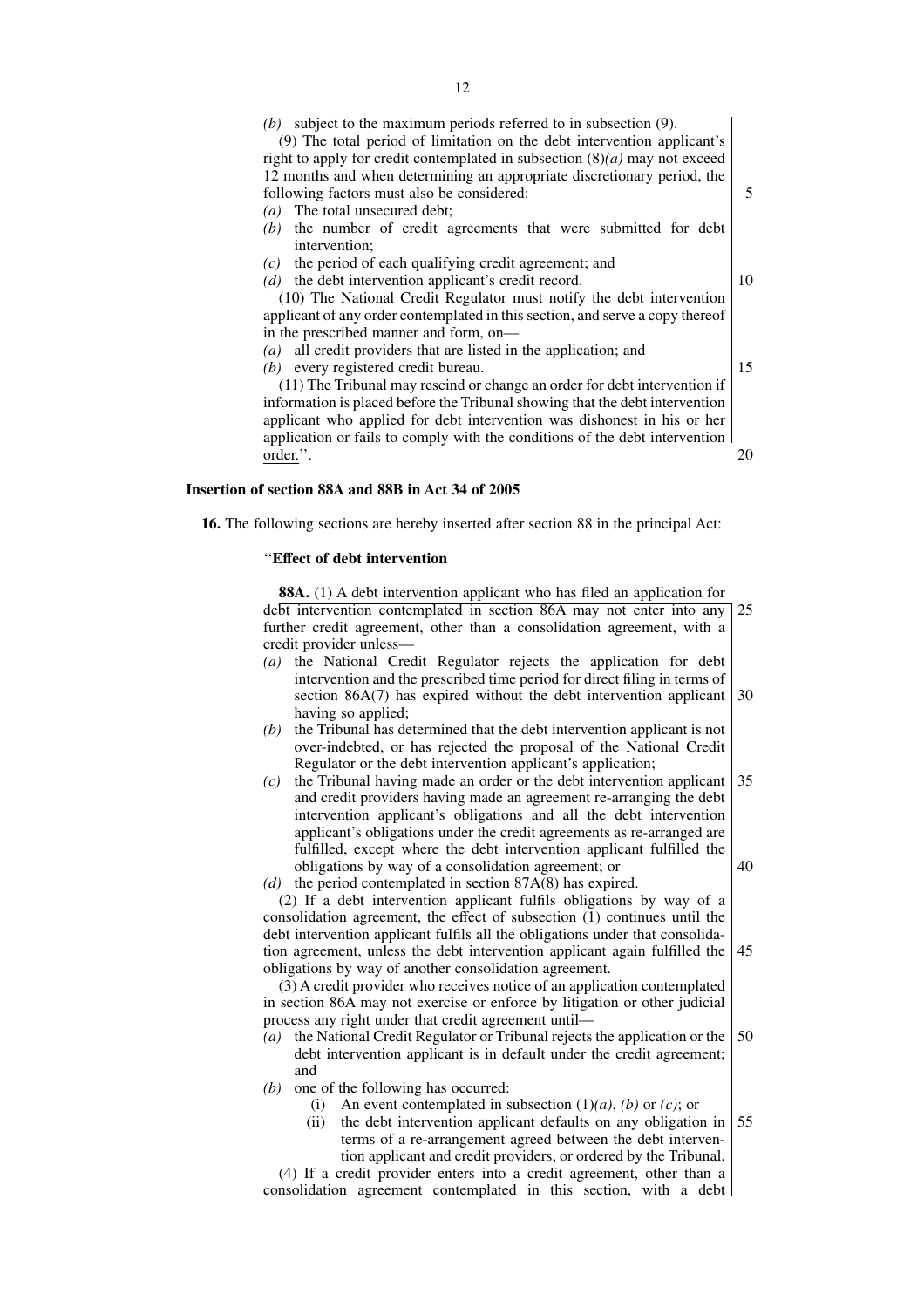intervention applicant who is expecting, or is subject to, an order related to debt intervention, all or part of that new credit agreement may be declared to be reckless credit, whether or not the circumstances set out in section 80 apply.

(5) If a debt intervention applicant applies for, or enters into a credit agreement contrary to this section, the provisions related to debt intervention will never apply to that agreement. 5

(6) If the Tribunal ordered that the debt that underlies a credit agreement is extinguished, the credit provider may not exercise or enforce by litigation or other judicial process any right under that credit agreement or arising 10 from that order, in respect of the portion of the debt that the order applies to.

## **Application for rehabilitation**

**88B.** (1) A debt intervention applicant who was granted an order contemplated in section 87A(6) may in the prescribed manner apply to the National Credit Regulator for a rehabilitation order to be granted by the Tribunal. 15

(2) The debt intervention applicant must submit proof that he or she has paid the amounts contemplated in section 101(1) as it was due on the date on which the order contemplated in section 87A(6) was granted, under each credit agreement affected by that order, by—

- *(a)* payment in full to each credit provider of those amounts; or
- *(b)* entering into a settlement agreement with a relevant credit provider to the effect that those amounts have been resolved to the satisfaction of the credit provider.

(3) The application for a rehabilitation order must further be supported by such information as the Minister may prescribe, including proof that the debt intervention applicant has— 25

- *(a)* improved his or her, or their joint, as the case may be, financial circumstances to such an extent that the debt intervention applicant can participate in the credit market; and
- *(b)* successfully completed the programme contemplated in section 87A(2)*(b)*(ii).

(4) Upon receipt of the application for rehabilitation, the National Credit Regulator must—

- *(a)* notify, in the prescribed manner and form—
	- (i) all credit providers that were affected by the order contemplated in section 87A(6); and
	- (ii) every registered credit bureau; and
- *(b)* consider the application for rehabilitation and if the debt intervention application has complied with the requirements contemplated in subsections (2) and (3), refer the matter for consideration by the Tribunal. 40

(5) If the National Credit Regulator rejects an application for rehabilitation, the debt intervention applicant, with leave of the Tribunal, may apply directly to the Tribunal, in the prescribed manner and form, for an order contemplated in subsection (7). 45

(6) The Tribunal must notify each affected credit provider of the date on which the application for rehabilitation will be considered.

(7) The Tribunal must consider the application for rehabilitation, any information submitted in support of the application, and any submissions made by an affected credit provider and may grant an order that the debt intervention applicant is rehabilitated if the Tribunal is satisfied that the debt intervention applicant complied with the requirements in subsections (2) and (3). 50

- (8) An order that the debt intervention applicant is rehabilitated has the effect that any limitation on the rights of the debt intervention applicant contemplated in section 60 ends from the date of that order. 55
- (9) The National Credit Regulator must notify the debt intervention applicant of any order contemplated in this section, and serve a copy thereof in the prescribed manner and form, on—

*(a)* all credit providers that are listed in the application; and *(b)* every registered credit bureau.''.

20

30

35

60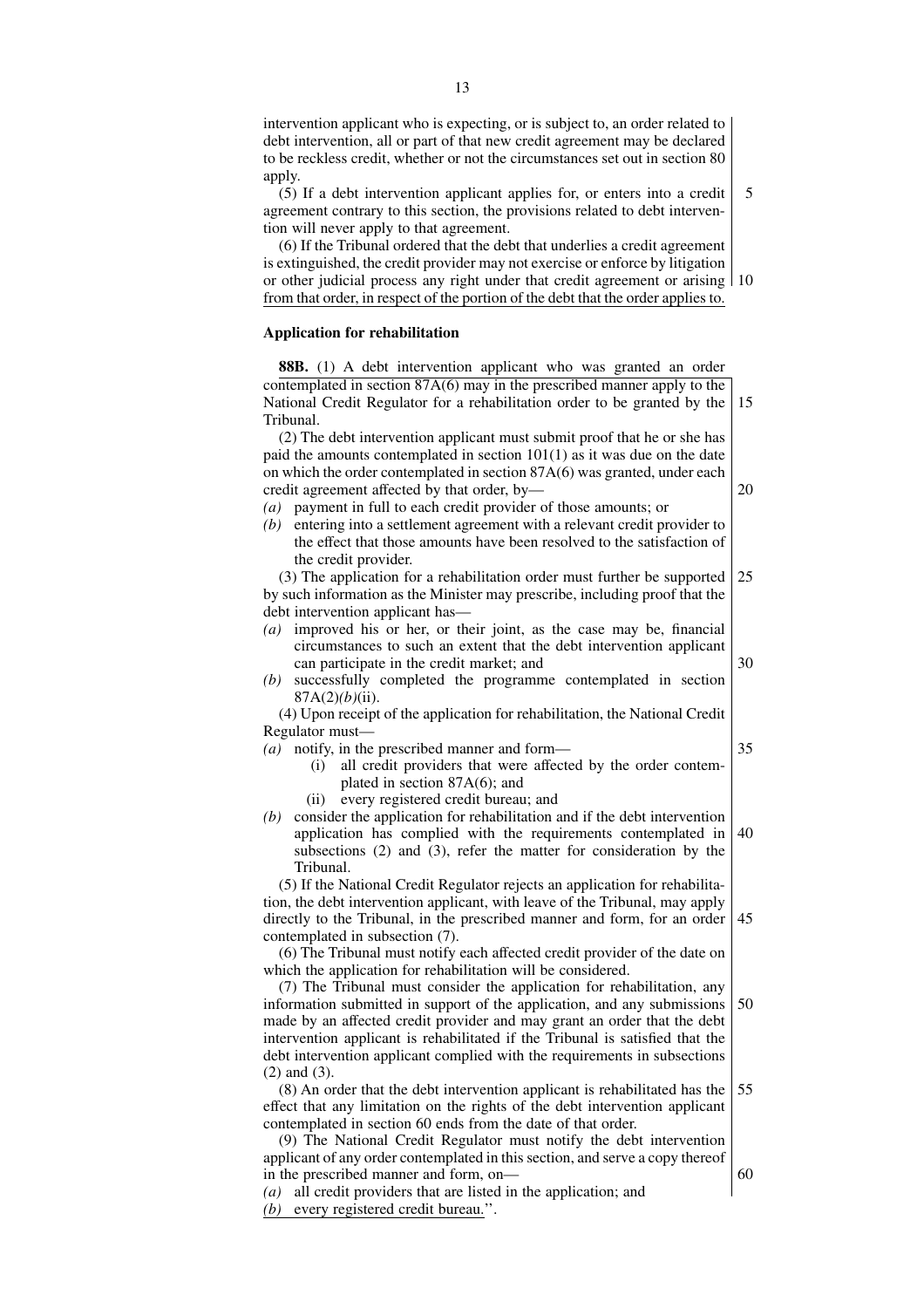#### **Amendment of section 89 of Act 34 of 2005, as amended by section 27 of Act 19 of 2014**

**17.** Section 89 of the principal Act is hereby amended by the substitution in subsection (5) for the words preceding paragraph *(a)* of the following words:

''If a credit agreement is unlawful in terms of this section, despite any other legislation or any provision of an agreement to the contrary, a court or the Tribunal, as the case may be, must make a just and equitable order including but not limited to an order that—<sup>1</sup> 5

#### **Amendment of section 90 of Act 34 of 2005**

**18.** Section 90 of the principal Act is hereby amended by the substitution in 10 subsection (4) for the words preceding paragraph *(a)* of the following words:

''In any matter before it respecting a credit agreement that contains a provision contemplated in subsection (2), the court or the Tribunal, as the case may be, must—''.

#### **Amendment of section 106 of Act 34 of 2005, as amended by section 30 of Act 19 of** 15 **2014**

**19.** Section 106 of the principal Act is hereby amended—

*(a)* by the substitution for subsection (1) of the following subsection:

''(1) A credit provider may require a consumer to maintain during the term of their credit agreement— 20

- *(a)* where section (1A) is not applicable to the credit agreement, credit life insurance not exceeding, at any time during the life of the credit agreement, the total of the consumer's outstanding obligations to the credit provider in terms of their agreement; and
- *(b)* **[either]** credit insurance, other than credit life insurance—

25

- (i) in the case of a mortgage agreement, **[insurance cover]** in respect of the immovable property that is subject to the mortgage, not exceeding the full asset value of that property; or
- (ii) in **[any other]** the case of a credit agreement that deals with movable property, **[insurance cover]** against damage or loss of **[any]** the property **[other than property referred to in subparagraph (i)]** that forms the subject matter of the credit agreement, not exceeding, at any time during the life of the credit agreement, the total of the consumer's outstanding 35 obligations to the credit provider in terms of their agreement.''; 30
- *(b)* by the insertion after subsection (1) of the following subsection:

''(1A) Where the term of a credit agreement exceeds six months, or such period as may be prescribed, and the principal debt does not exceed R50 000, or such amount as may be prescribed, the Minister may, after 40 consultation with the Minister of Finance, prescribe requirements for the credit provider to require the consumer to enter into and maintain credit life insurance for the duration of the term of that credit agreement not exceeding, at any time during the life of the credit agreement, the total of the consumer's outstanding obligations to the credit provider in terms of 45 that credit agreement.'';

*(c)* by the substitution for subsection (3) of the following subsection:

''(3) In addition to insurance that may be required in terms of **[subsection]** subsections (1) and (1A), a credit provider may offer a consumer optional insurance in relation to the obligations of the 50 consumer under the credit agreement or relating to the possession, use, ownership or benefits of the goods or services supplied in terms of the credit agreement.'';

*(d)* by the substitution in subsection (4) for the words preceding paragraph *(a)* of the following words: 55

> ''If the credit provider proposes to the consumer the purchase of a particular policy of credit insurance as contemplated in subsection (1),  $(1A)$  or  $(3)$ —"; and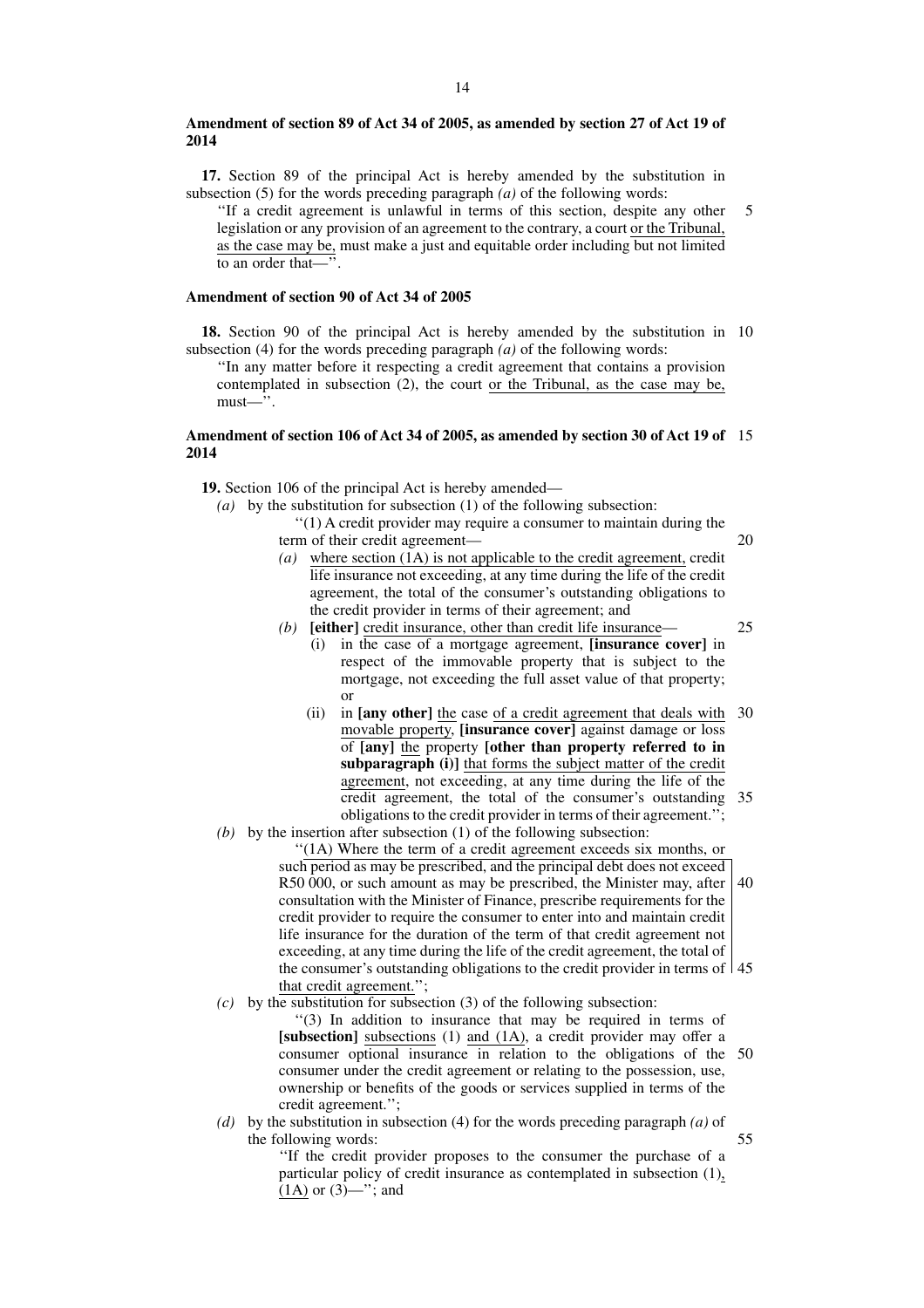*(e)* by the substitution for subsection (8) of the following subsection:

''(8) *(a)* The Minister may, in consultation with the Minister of Finance, prescribe the limit in respect of the cost of credit insurance that a credit provider may charge a consumer.

*(b)* Where the requirement contemplated in subsection (1A) is prescribed, the Minister must, in consultation with the Minister of Finance, prescribe the limit in respect of the cost of credit life insurance contemplated in subsection (1A).''. 5

## **Amendment of section 129 of Act 34 of 2005, as amended by section 32 of Act 19 of 2014**

**20.** Section 129 of the principal Act is hereby amended—

- *(a)* by the substitution in subsection (1) for paragraph *(a)* of the following paragraph:
	- ''*(a)* may draw the default to the notice of the consumer in writing and propose that the consumer refer the credit agreement to the National Credit Regulator for debt intervention, a debt counsellor, alternative dispute resolution agent, consumer court or ombud with jurisdiction, with the intent that the parties resolve any dispute under the agreement or develop and agree on a plan to bring the payments under the agreement up to date; and''; 15 20
- *(b)* by the substitution in subsection (4) for paragraphs *(b)* and *(c)* of the following paragraphs:
	- $''(b)$  the execution of any other court order or order of the Tribunal enforcing that agreement; **[or]**
	- *(c)* the termination thereof in accordance with section 123**[.]**; or''; and 25
- *(c)* by the addition in subsection (4) after paragraph *(c)* of the following paragraph:
	- ''*(d)* the Tribunal ordered that the debt that underlies a credit agreement

is extinguished: Provided that where only a portion of the debt due

under a credit agreement was extinguished, this subsection applies 30 only in respect of the portion so extinguished.''.

## **Amendment of section 130 of Act 34 of 2005, as amended by section 33 of Act 19 of 2014**

**21.** Section 130 of the principal Act is hereby amended by the addition after subsection (4) of the following subsection:

35

10

''(5) In any proceedings contemplated in this section, if it is shown that the credit agreement was subject to an order contemplated in section 87A(6) and the Tribunal ordered that the whole of the debt underlying that credit agreement was extinguished, the court must dismiss the matter.''.

#### **Amendment of section 137 of Act 34 of 2005, as amended by section 110 of Act 4 of** 40 **2013**

**22.** Section 137 of the principal Act is hereby amended by the insertion after subsection (1) of the following subsection:

"(1A) The National Credit Regulator must refer applications for debt intervention that qualifies in terms of this Act, to the Tribunal in the prescribed 45 manner and form.''.

#### **Amendment of section 142 of Act 34 of 2005, as amended by section 121 of Act 68 of 2008**

**23.** Section 142 of the principal Act is hereby amended—

- *(a)* by the deletion in subsection (3) at the end of paragraph *(f)* of ''or''; and 50
- *(b)* by the insertion in subsection (3) after paragraph *(f)* of the following paragraph:

''*(f*A*)* consideration of a debt intervention application contemplated in section 86A; or".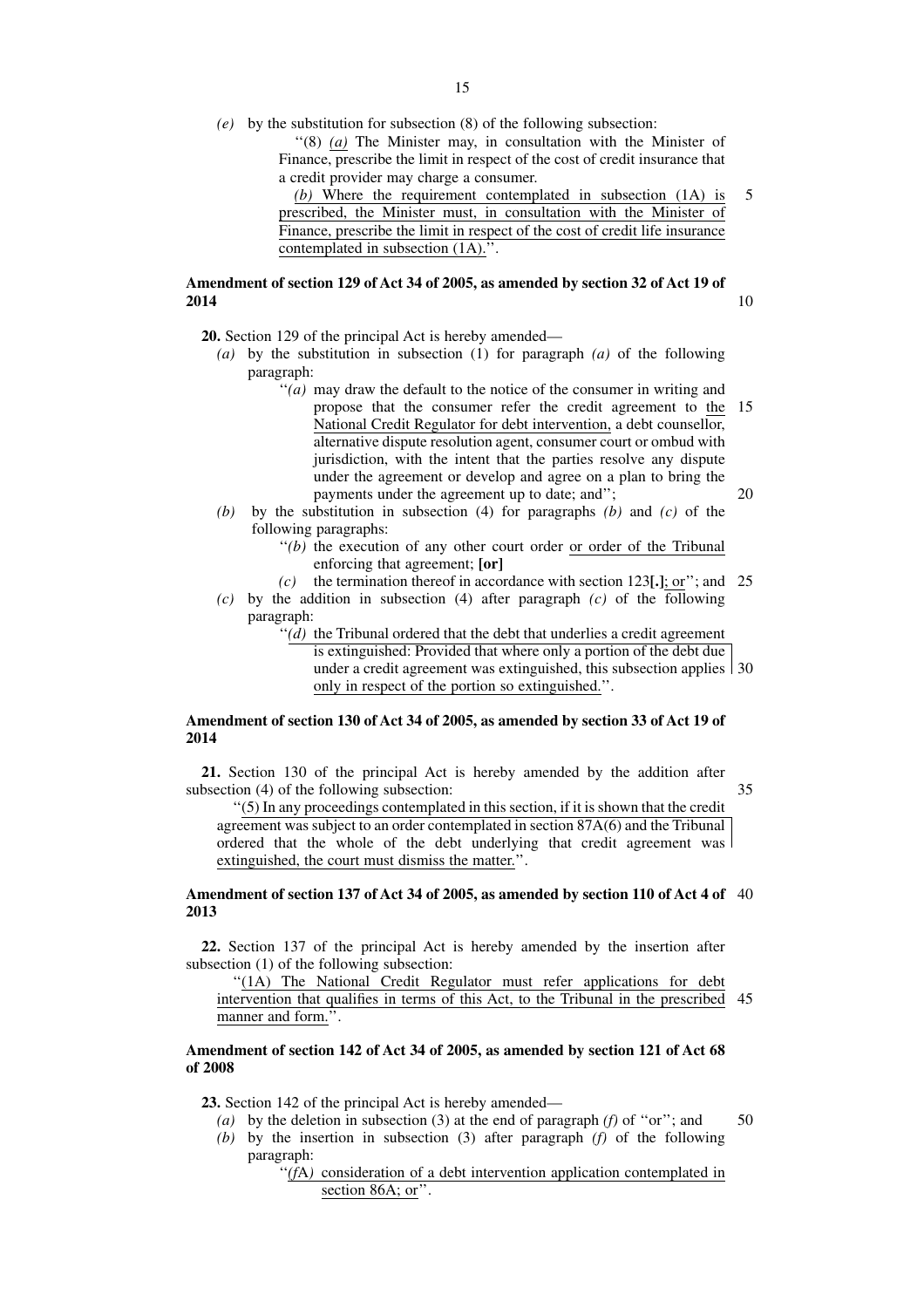#### **Amendment of section 152 of Act 34 of 2005, as amended by section 121 of Act 68 of 2008**

**24.** Section 152 of the principal Act is hereby amended—

*(a)* by the deletion in subsection (1) at the end of paragraph *(e)* of ''and''; and

*(b)* by the insertion in subsection (1) after paragraph *(e)* of the following paragraphs: 5

> ''*(e*A*)* a credit provider; *(e*B*)* a consumer; and''.

### **Insertion of sections 157A, 157B, 157C and 157D in Act 34 of 2005**

**25.** The following sections are hereby inserted after section 157 of the principal Act: 10

### ''**Offences related to debt intervention**

**157A.** (1) Any person who intentionally submits false information related to debt intervention, or who presents information related to debt intervention in a manner that is intended to mislead the National Credit Regulator or Tribunal, is guilty of an offence.

(2) Any person who intentionally alters his or her financial circumstances, or persons who intentionally alter their joint financial circumstances, in order to qualify for debt intervention, is guilty of an offence.

#### **Offences related to credit agreements generally**

**157B.** (1) A credit provider who intentionally— *(a)* participates in an unlawful credit marketing practice contemplated in section 74(2) and (3), section 75(1) or section 91; *(b)* does not comply with the limitations to entering into a credit agreement at a private dwelling contemplated in section 75(2); *(c)* does not comply with the limitations related to visiting or entering into a credit agreement at a person's place of employment contemplated in section  $75(3)$ ; *(d)* enters into an unlawful agreement contemplated in section 89(2) with a prospective consumer; *(e)* includes an unlawful provision contemplated in section 90 in a credit agreement with a prospective consumer; or *(f)* offers or demands that a consumer purchases or maintains insurance that is unreasonable, at an unreasonable cost, or is to cover a risk that reasonably cannot arise in respect of that consumer, as contemplated in section  $106(2)(a)$  or *(b)* respectively, is guilty of an offence. (2) Any person who intentionally sells a debt under a credit agreement to which this Act applies and which debt has been extinguished by prescription under the Prescription Act, 1969 (Act No. 68 of 1969), as contemplated by section  $126B(1)(a)$ , is guilty of an offence. 20 25 30 35 40

(3) Any person who intentionally continues the collection of, or attempts to re-activate a debt under a credit agreement to which this Act applies under the circumstances contemplated in section 126B(1)*(b)*, is guilty of an offence.

### **Offences related to registration**

**157C.** (1) Any person who intentionally gives him or herself out to be—

- *(a)* a credit provider, without having been registered under section 39 or section 40, as may be applicable;
- *(b)* a credit provider of developmental credit, without having been registered under section 41;
- *(c)* a credit bureau, without having been registered under section 43;
- *(d)* a debt counsellor, without having been registered under section 44;
- *(e)* a payment distribution agent, without having been registered under section 44A; or

45

50

15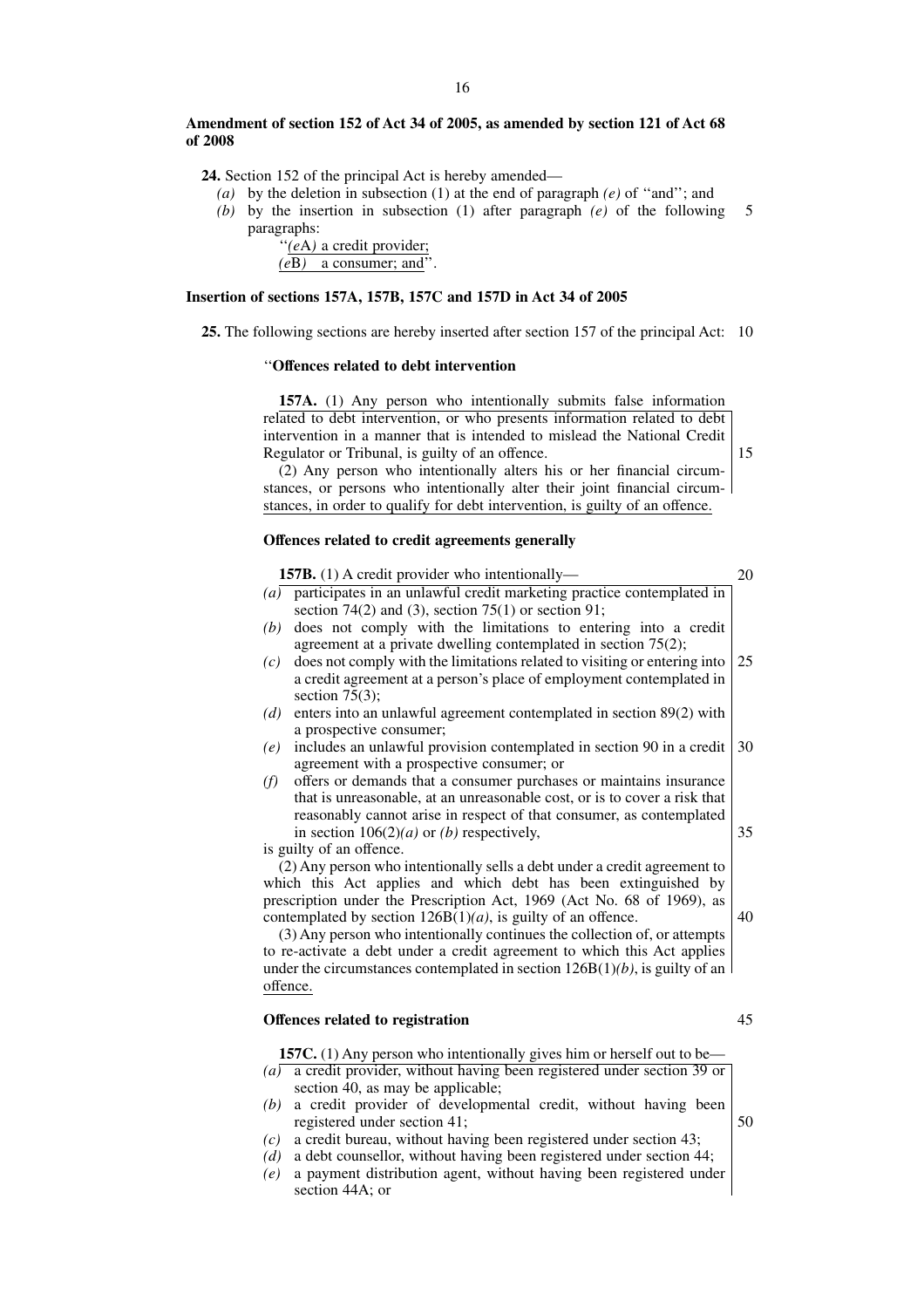*(f)* an alternative dispute resolution agent, without having been registered under section 134A,

is guilty of an offence.

- (2) Subsection (1) does not apply if—
- *(a)* at the time the credit agreement was made, or within 30 days after that time, the credit provider had applied for registration in terms of section 40, and was awaiting a determination of that application; 5
- *(b)* at the time the credit agreement was made, the credit provider held a valid clearance certificate issued by the National Credit Regulator in terms of section 42(3)*(b)*; or
- 10
- *(c)* the act in question was a once-off transaction or incidental to the main business of the person contemplated in subsection (1): Provided that the main business of that person may not be the provision of credit, debt counselling, payment distribution or alternative dispute resolution as contemplated in this Act, nor may it be the retention of credit 15 information as contemplated in this Act.

### **Offence by non-natural person**

**157D.** Where the person who committed an offence in terms of this Act is not a natural person, every director or prescribed officer of that person who knowingly was a party to the contravention, is, subject to the provisions of this Act and any other law, guilty of an offence and subject to the same penalties as if such director or prescribed officer committed the offence in person.''. 20

#### **Substitution of section 161 of Act 34 of 2005**

**26.** The following section is hereby substituted for section 161 of the principal Act: 25

#### ''**Penalties**

**161.** (1) Any person convicted of an offence in terms of this Act, is liable—

- *(a)* in the case of a contravention of section 160(1), to a fine or to imprisonment for a period not exceeding 10 years, or to both a fine 30 and imprisonment; **[or]**
- *(a*A*)* in the case of a contravention contemplated in section 157A, to—
	- (i) a fine or imprisonment not exceeding two years or to both a fine and such imprisonment; and
	- (ii) a permanent prohibition on applying for debt intervention; 35
- *(a*B*)* in the case of a contravention contemplated in sections 157B or 157C, to a fine or imprisonment not exceeding 10 years or to both a fine and such imprisonment or, if the convicted person is not a natural person as contemplated in section 157D, to a fine not exceeding 10 per cent of its annual turnover or R1 000 000, whichever amount is the 40 greater; or
- *(b)* in any other case not listed in paragraphs *(a)*, *(aA)* or *(aB)*, to a fine or to imprisonment for a period not exceeding 12 months, or to both a fine and imprisonment.

(2) When determining an appropriate penalty, the following factors must 45 be considered:

- *(a)* The nature, duration, gravity and extent of the contravention;
- *(b)* any loss or damage suffered as a result of the contravention;
- *(c)* the behaviour of the person convicted of an offence in terms of this  $Act$ 50
- *(d)* the market circumstances in which the contravention took place;
- *(e)* the value of the credit agreement that formed the basis for the commission of the offence;
- *(f)* the degree to which the person convicted of an offence in terms of this Act has co-operated with the National Credit Regulator or Tribunal; and 55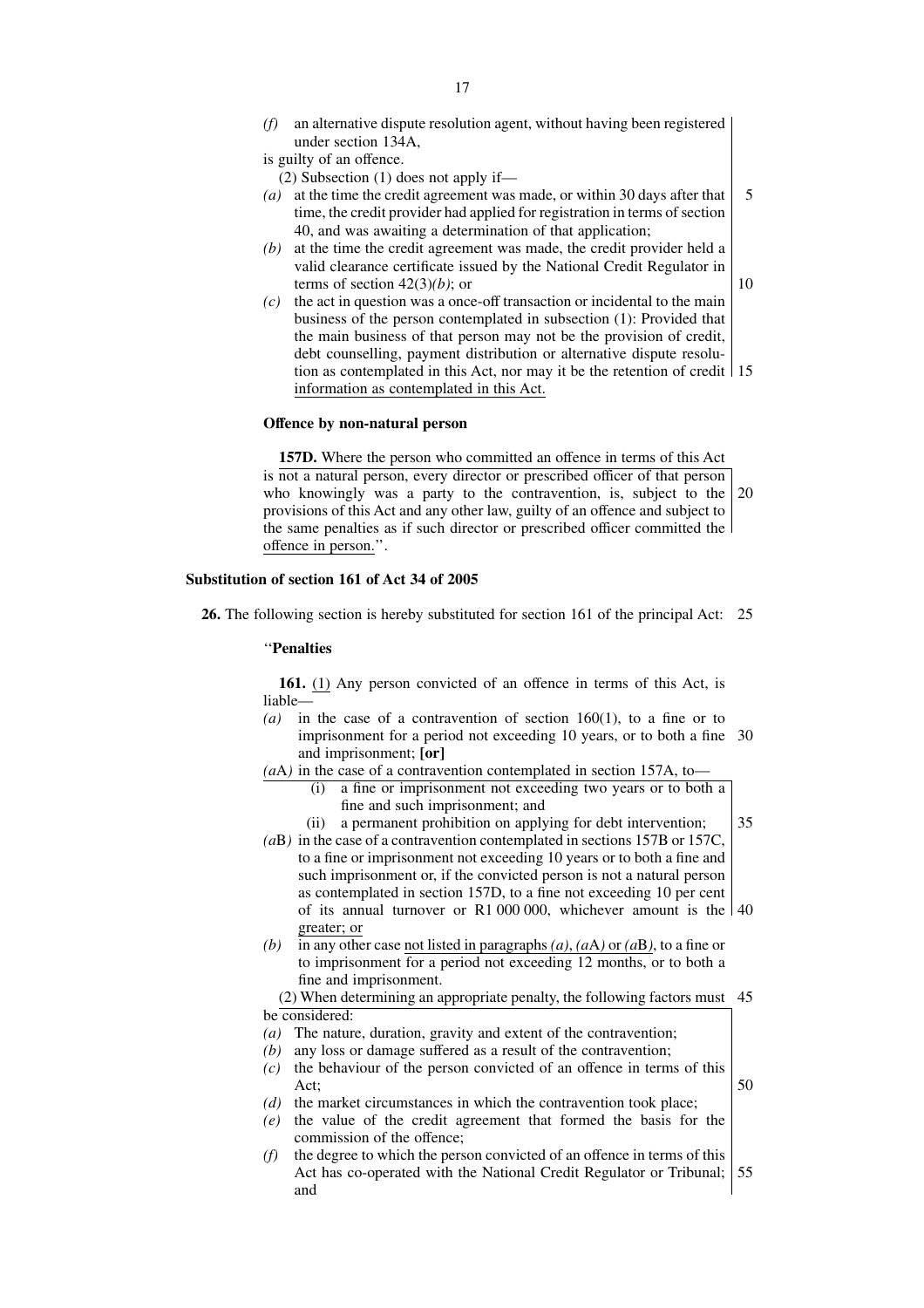*(g)* whether the person convicted of an offence in terms of this Act has previously been found in contravention of this Act.

(3) For purposes of determining the appropriate penalty contemplated in subsection  $(1)(aB)$ , annual turnover must be calculated in accordance with section 151(4).".

5

20

#### **Amendment of section 164 of Act 34 of 2005**

**27.** Section 164 of the principal Act is hereby amended by the substitution for subsection (1) of the following subsection:

''(1) **[Nothing in this Act renders void a]** A credit agreement or a provision of a credit agreement that, in terms of this Act, is prohibited or may be declared 10 unlawful, is not void unless a court or the Tribunal, as the case may be, declares that agreement or provision to be unlawful.''.

#### **Amendment of section 165 of Act 34 of 2005**

**28.** Section 165 of the principal Act is hereby amended—

*(a)* by the substitution for the words preceding paragraph *(a)* of the following 15 words:

> ''(1) The Tribunal, acting of its own accord or on application by a person affected by a decision or order, may **[vary]** change or rescind its decision or order—''; and

- *(b)* by the addition after paragraph *(c)* of the following subsection: ''(2) The Tribunal may change or rescind an order—
	- *(a)* if information is placed before the Tribunal showing that a party to the proceedings was dishonest in respect of any fact or argument placed before the Tribunal; or
	- (b) if the person affected by that order fails to comply with the  $|25$ conditions of the order or fails to comply with this Act.''.

#### **Amendment of section 171 of Act 34 of 2005**

**29.** Section 171 of the principal Act is hereby amended—

- *(a)* by the insertion in subsection (1) after paragraph *(b)* of the following paragraphs: 30
	- $\hat{b}$ <sup>'</sup>( $\bar{b}$ A) must make regulations regarding participation in a financial literacy programme after consultation with the Minister of Finance;
	- *(b*B*)* (i) must make regulations relating to orders that can be made by the Magistrate's Court and the Tribunal in respect of sections  $86(7)(c)(ii)(ccA)$  and  $87(1A)(b)(ii)(dd)$  respectively; and 35
		- (ii) must, when making the regulations contemplated in subparagraph (i)—
			- *(aa)* take existing industry standards and practices into account; 40
			- *(bb)* replicate the requirements set out in the industry guidelines issued by the National Credit Regulator under the Debt Review Task Team Agreements, 2010;
			- *(cc)* clearly distinguish between the reduction of rate of interest that may be determined by a Magistrate in respect of unsecured debt, which reduction may be to zero, and the reduction of rate of interest in respect of secured debt, which reduction may not result in the rate being less than the repurchase rate plus such percentage as is indicated in this regard in the industry guidelines contemplated on subparagraph *(bb)*, where the repurchase rate is the interest rate set by the Monetary Policy Committee of the South African Reserve Bank as its policy rate and reflects the rate at which commercial banks borrow rands from it as the central bank of the Republic of South Africa, thereby 45 50 55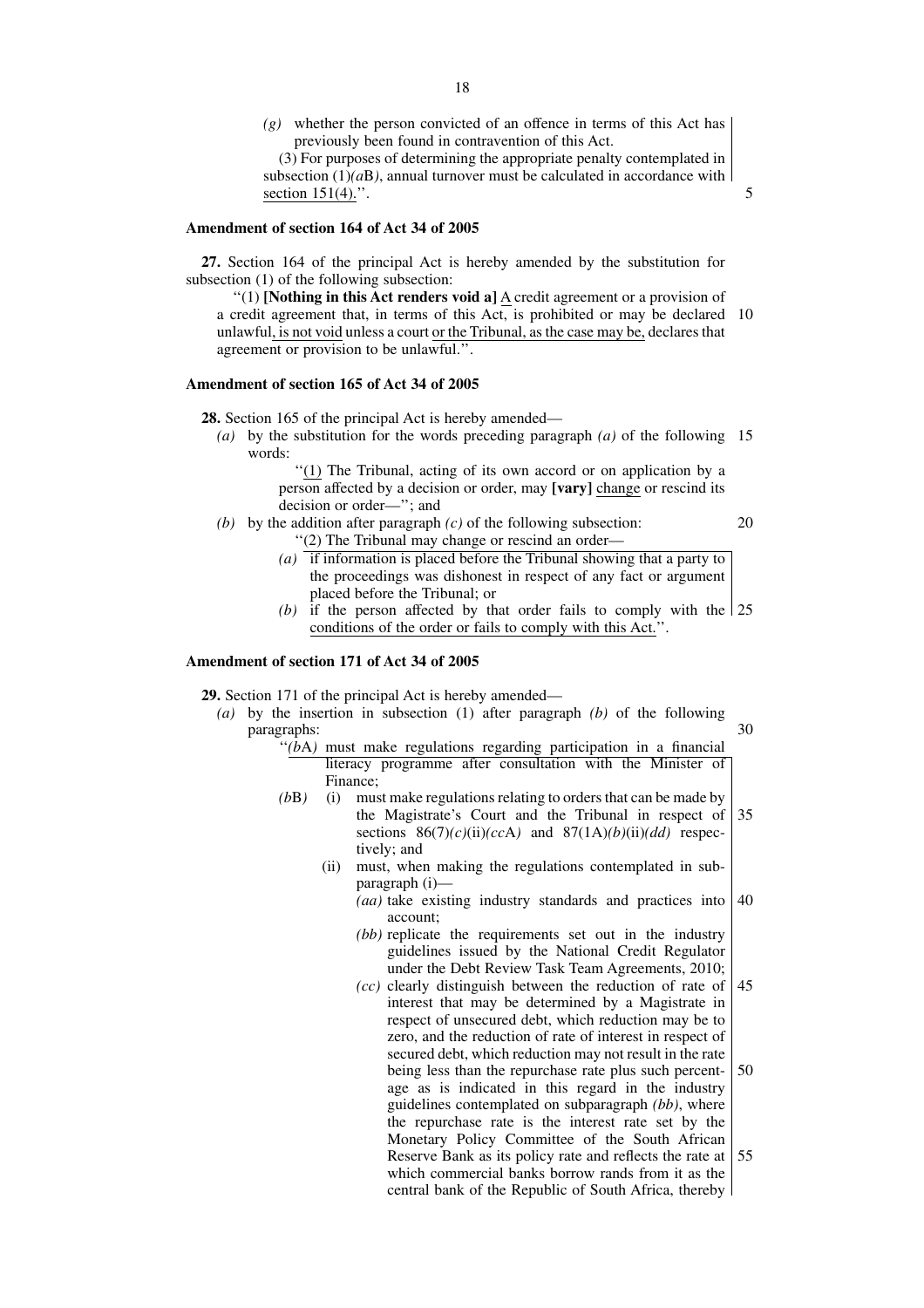serving as benchmark for bank lending in the market; and

*(dd)* require the Magistrate's Court and Tribunal to first apply incremental and proportional reduction when the maximum rate of interest, fees or other charges are 5 considered;''; and

15

35

*(b)* by the insertion after subsection (2) of the following subsection:

''(2A) *(a)* The Minister may once every 12 months, by notice in the *Gazette* and after having considered the following factors, adjust the amount contemplated in the definition of ''debt intervention applicant'' in section 1 in respect of the maximum gross income of a debt intervention applicant: 10

- (i) The gross income required by a consumer to be an economically viable client for a debt counsellor as at the time of the proposed adjustment:
- (ii) the cost associated with an administration and sequestration order as at the time of the proposed adjustment; and
- (iii) inflation.

*(b)* The Minister may once every 12 months, by notice in the *Gazette*, adjust the amount of the qualifying total unsecured debt contemplated in section 86A(1), after having considered the effect inflation may have had on that amount. 20

*(c)* The Minister must review the amount contemplated in the definition of ''debt intervention applicant'' in section 1 in respect of the maximum gross income of a debt intervention applicant, as well as the amount of the qualifying total unsecured debt contemplated in section 86A(1), 12 months after the commencement of the National Credit Amendment Act, 2018 and thereafter once every 24 months and must table a report on such review in the National Assembly. 25

*(d)* Before the Minister makes the adjustment contemplated in paragraph *(a)* or *(b)* the Minister must— 30

- (i) consult relevant stakeholders and table a report summarising such consultations in the National Assembly;
- (ii) table the adjusted amount in the National Assembly, together with the rationale for the adjustment; and
- (iii) obtain the approval of the National Assembly in respect of that adjusted amount.

*(e)* The maximum gross income of a debt intervention applicant whose application is referred under section  $86A(6)(e)$ , as well as the total unsecured debt applicable to such an application may not be adjusted as is contemplated in paragraphs *(a)* and *(b)* due to the short term nature of referrals under that section. 40

#### **Substitution of the long title of Act 34 of 2005**

**30.** The following long title is hereby substituted for the long title of the principal Act:

''**To promote a fair and non-discriminatory marketplace for access to** 45 **consumer credit and for that purpose to provide for the general regulation of consumer credit and improved standards of consumer information to promote black economic empowerment and ownership within the consumer credit industry to prohibit certain unfair credit and credit-marketing practices to promote responsible credit granting** 50 **and use and for that purpose to prohibit reckless credit granting to provide for debt re-organisation or debt intervention in cases of over-indebtedness to regulate credit information to provide for registration of credit bureaux, credit providers and debt counselling services to establish national norms and standards relating to con-**55 **sumer credit to promote a consistent enforcement framework relating to consumer credit to establish the National Credit Regulator and the National Consumer Tribunal to repeal the Usury Act, 1968, and the Credit Agreements Act, 1980, and to provide for related incidental matters.**''. 60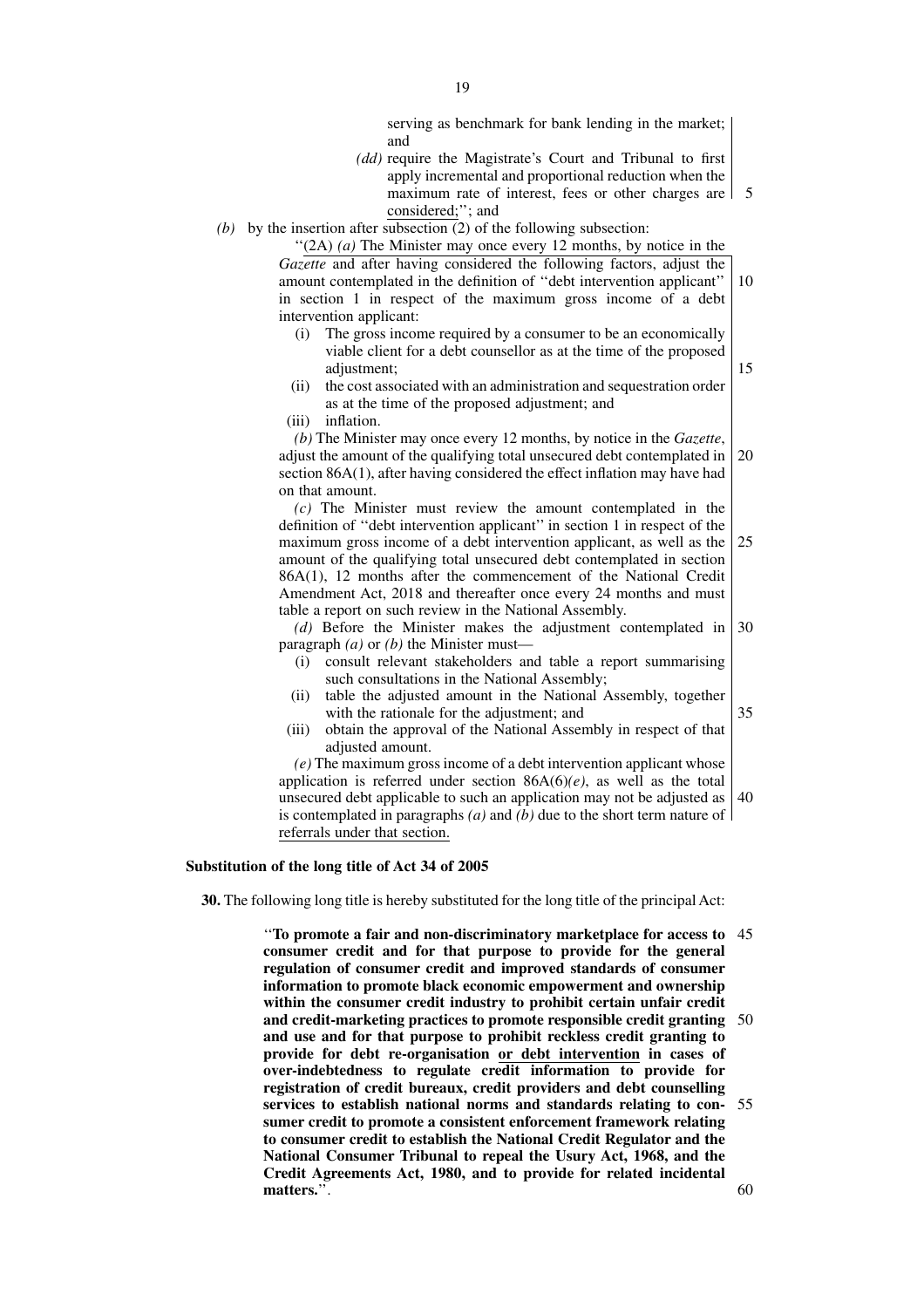## **Transitional provision**

**31.** Save for clauses 19, 25 and 26, the National Credit Amendment Act, 2018, applies to a credit agreement that was made before the commencement date of the National Credit Amendment Act, 2018, if that credit agreement falls within the application of the principal Act in terms of Chapter 1 of the principal Act**.**

5

## **Short title and commencement**

**32.** This Act is called the National Credit Amendment Act, 2018, and comes into operation on a date fixed by the President by proclamation in the *Gazette*.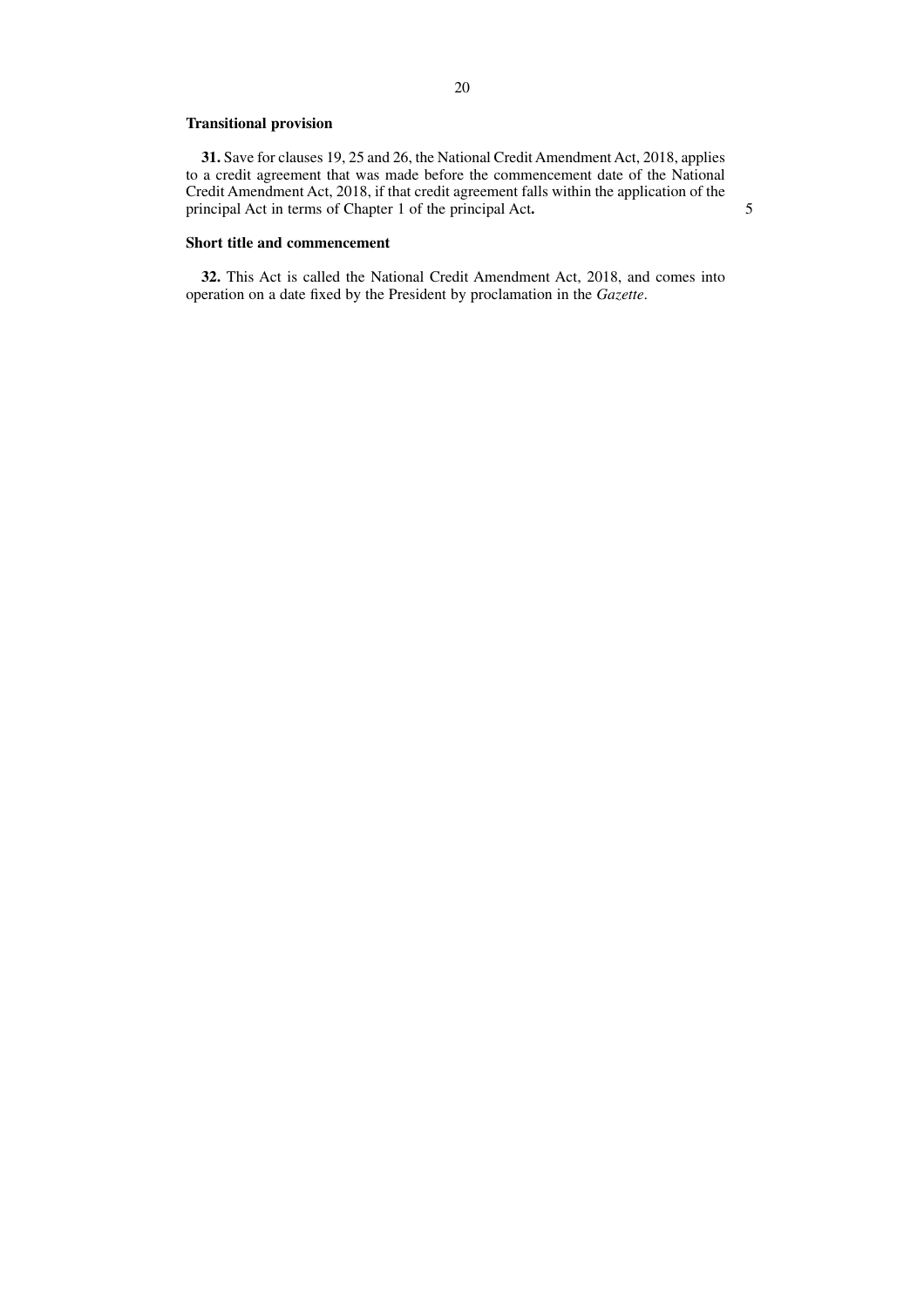## **MEMORANDUM ON THE OBJECTS OF THE NATIONAL CREDIT AMENDMENT BILL, 2018**

#### **1. INTRODUCTION**

At the end of March 2017, 24.68 million consumers were credit-active in South Africa. Of these credit-active consumers, 14.99 million consumers were in good standing while 9.69 million had impaired records (an impaired record refers to a consumer account that is classified as three or more payments or months in arrears, or which has an ''adverse listing'', or that reflects a judgment or an administration order). Consumers with impaired records account for approximately 39.3 per cent of the credit-active consumers and may be considered over-indebted.

Existing mechanisms for natural person insolvency in South Africa lean towards greater protection for credit providers, sometimes to the detriment of certain consumers. Despite a global trend to accommodate all debtors who are caught in an inescapable debt trap, South Africa's insolvency system still excludes a group of vulnerable consumers *(''Is the Unequal Treatment of Debtors in Natural Person Insolvency Law Justifiable?: A South African Exposition by Hermie Coetzee published in International Insolvency Review, Vol 25 (2016))*. The Insolvency Act, 1936 (Act No. 24 of 1936), does not assist a debtor where there is no benefit to creditors, thus excluding consumers with no or minimal assets. The National Credit Act, 2005 (Act No. 34 of 2005) (''the Act''), provides for a debt review measure to alleviate household debt. Similarly, the Magistrates' Courts Act, 1944 (Act No. 32 of 1944), provides for debt administration where an administrator assists to handle the debtor's finances and to pay off his/her debt. However, due to the costs involved in the debt review and debt administration procedures, this vulnerable group is in practice still excluded. Consultations held by the Portfolio Committee on Trade and Industry (''the Committee'') and research conducted by stakeholders indicated that debt review is not cost-effective for Debt Counsellors when considering applications of consumers earning less than R7500 per month, and thus Debt Counsellors tend to avoid assisting these consumers. Debt administration will cost the debtor up to 12.5 per cent of the value of their debt repayments in administration costs, making it an unaffordable mechanism for any consumer with a low income. Without suitable alternative natural person insolvency measures available to over-indebted individuals especially in lower income groups, who are unable to afford these other measures, escaping the debt trap is an unbeatable challenge. If this exclusion is tested against section 9 of the Constitution (Equality), it amounts to unjustifiable unfair discrimination on the basis of socio-economic status, which furthermore hampers transformation in that it keeps consumers with no or minimal income and assets in a state of poverty *(Coetzee, above)*. When considering alternative natural person insolvency measures for this targeted group, the Committee considered that as far as possible, existing measures must be utilised. Furthermore, the Committee agreed that measures to enable a consumer to repay his or her debt must be the first step of any alternative natural person insolvency measure. To achieve these two objectives, the National Credit Amendment Bill (''the Bill'') envisages capacity to be developed within the National Credit Regulator so that a process to re-arrange obligations can be provided to these targeted consumers free of charge. However, if a consumer cannot solve (i.e the consumer's obligations cannot be re-structured over a period of five years) the constitutional concern of unjustifiable unfair discrimination must be balanced against the constitutional property rights of credit providers. The Bill envisages that these obligations will be suspended for a period of maximum 24 months, to allow the consumer time to recover financially. If, despite all obligations being suspended for 24 months, the consumer can still not solve, the consumer must be given the same opportunity as is given to an insolvent consumer who does earn an income or has assets and can thus be sequestrated. The Bill accordingly envisages that these obligations are to be extinguished. Keeping in mind that this affects the constitutional right related to property, the Bill provides for a fair and balanced process, as well as for various factors to be considered before the Tribunal will make such an order, thus ensuring that the rights of credit providers are not arbitrarily affected.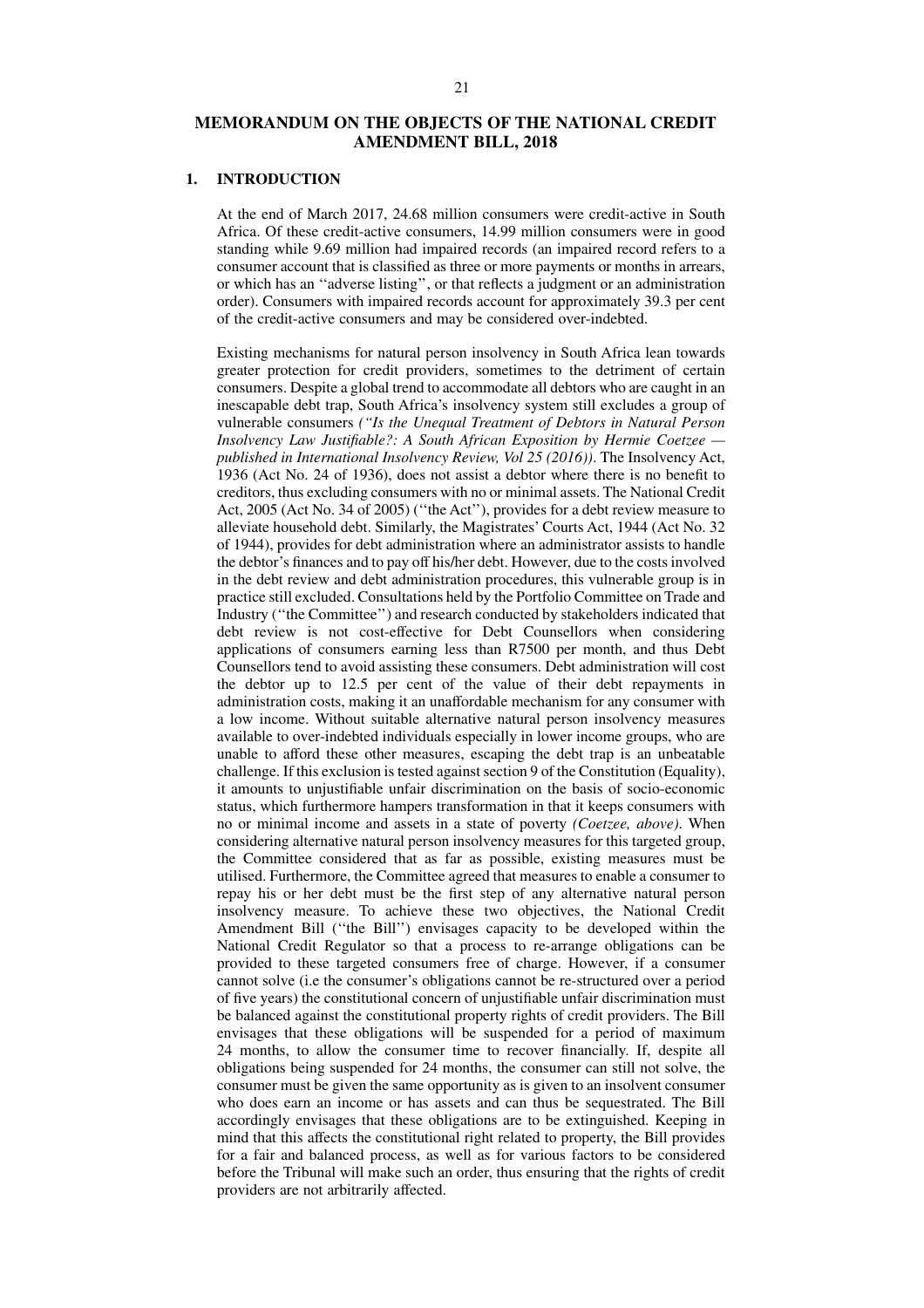Currently, the Act does not adequately provide for prosecution of unscrupulous lenders. Because of this, prohibited conduct has been occurring with little to no consequence. Over-indebtedness could be curbed if there was stricter enforcement of the provisions in the Act on prohibited conduct and available credit life insurance facilities were used effectively where there are unforeseen changes in personal financial circumstances.

## **2. OBJECTS OF THE BILL**

The Bill aims to provide for capped debt intervention to promote a change in the borrowing and spending habits of an over-indebted society. The Bill will provide relief to over-indebted South Africans who have no other effective or efficient options to extract themselves from over-indebtedness. The Bill provides for mandatory credit life insurance on all credit agreements for longer than six months but no more than R50 000 in value to prevent lower income groups from falling into over-indebtedness due to changes in their financial circumstances. The Bill also aims to further limit the wide-spread abuse of consumers by unscrupulous lenders and to allow for simpler and more rigorous enforcement of the Act by, amongst others, providing for criminal prosecution of persons who contravene the Act.

## **3. CONTENTS OF THE BILL**

- 3.1 Clause 1 inserts new definitions into the Act.
- 3.2 Clause 2 amends section 3 of the Act to provide for debt intervention as one of the tools to promote and advance the social and economic welfare of South Africans.
- 3.3 Clause 3 inserts section 15A into the Act to provide for the functions of the National Credit Regulator in respect of applications for debt intervention and to provide for the creation of necessary capacity in this regard.
- 3.4 Clause 4 amends section 27 of the Act to add to the functions of the Tribunal in respect of referrals to it in terms of this Act.
- 3.5 Clause 5 amends section 60 of the Act to correctly reflect the right to apply for credit as being subject to the Act.
- 3.6 Clause 6 inserts section 69A into the Act to require the National Credit Regulator to keep a register of applications for debt intervention and to provide that the Minister may prescribe the information to be recorded therein.
- 3.7 Clause 7 amends section 70 of the Act requiring credit bureaux to accept information related to debt intervention applications from the National Credit Regulator at no charge.
- 3.8 Clause 8 amends section 71 of the Act to provide for clearance certificates to be issued by the National Credit Regulator and for resolving disputes in this regard.
- 3.9 Clause 9 amends section 71A of the Act to provide for the period within which credit bureaux must remove a listing related to debt intervention and for resolving disputes in this regard.
- 3.10 Clause 10 inserts section 82A into the Act, which requires debt counsellors to report suspected reckless credit. It further requires credit providers to provide certain information within seven business days and provides that the Tribunal may impose an administrative fine for failure to do so.
- 3.11 Clause 11 amends section 85 of the Act to empower a court to enquire in respect of a matter before it and where the consumer may qualify for debt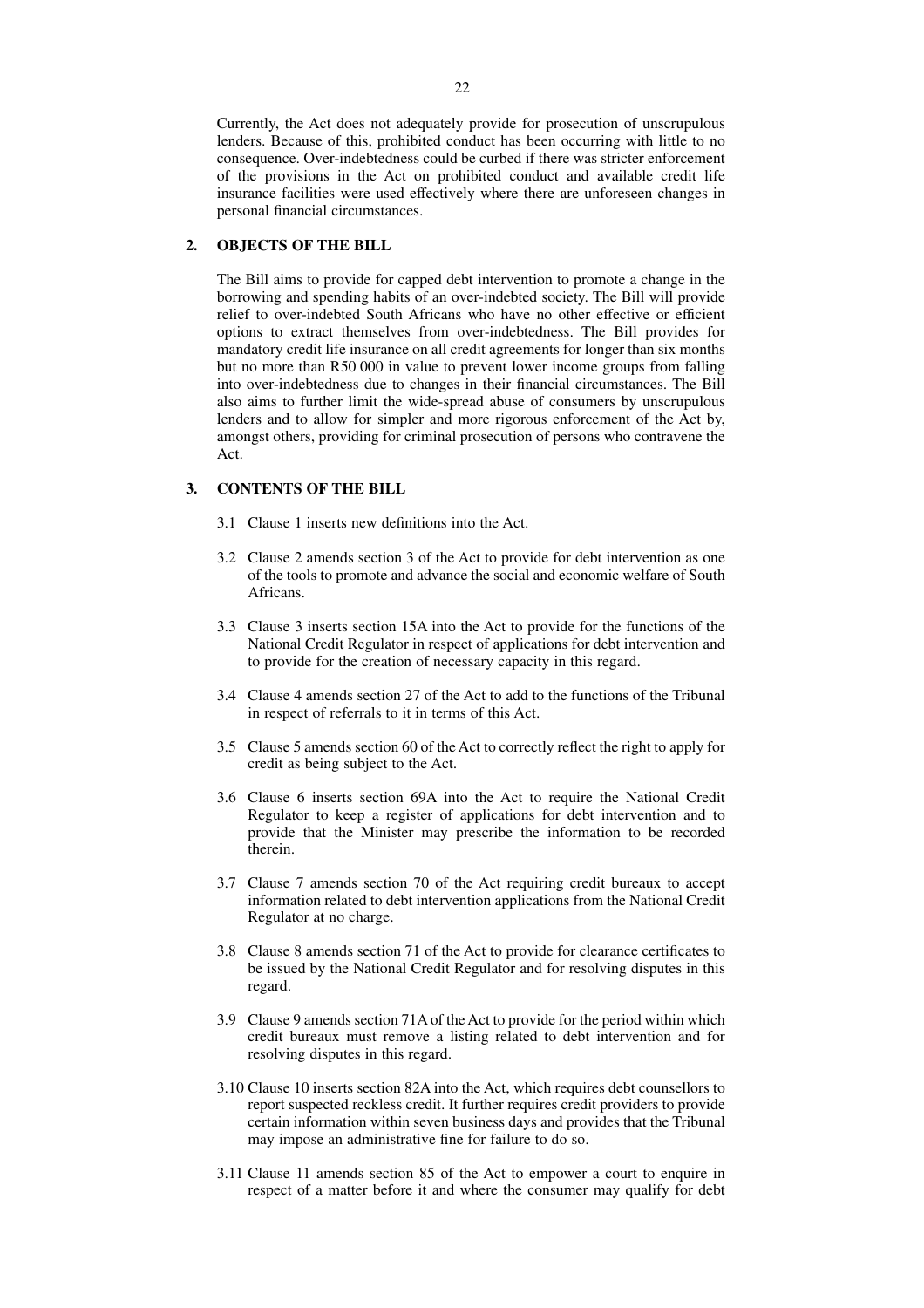intervention, whether the consumer wishes to participate and if so, to refer the matter directly to the National Credit Regulator for consideration of debt intervention or to consider an order for debt intervention where the court has sufficient information to do so.

- 3.12 Clause 12 amends section 86 of the Act to require a debt counsellor to always consider credit agreements for reckless lending, and not just at the request of the consumer. This clause further includes as one of the orders possible under re-arrangement of obligations, an order declaring interest rates, costs and fees to be reduced and even to be zero-rated.
- 3.13 Clause 13 inserts section 86A into the Act. This section provides for the National Credit Regulator to consider whether the obligations of a debt intervention applicant can be re-arranged and to refer the application either for such re-arrangement or for suspension and extinguishing by the Tribunal if re-arrangement is not possible within a specified period. It also provides that a referral for suspension and extinguishing is only possible for a period of four years from the commencement of this Amendment Act. The Minister is required to review the effectiveness of this measure and report on it to the National Assembly.
- 3.14 Clause 14 amends section 87 of the Act to empower the Tribunal to re-arrange a consumer's obligations.
- 3.15 Clause 15 inserts section 87A into the Act. This section provides for orders by the Tribunal where a consumer's obligations cannot be re-arranged within a specified period. The remedy provided commence with the suspension of the relevant obligations, which suspension may be extended for one further period. If the consumer can still not solve after a period of 24 months, the Tribunal may then declare all or part of the obligations extinguished.
- 3.16 Clause 16 inserts sections 88A and 88B into the Act. These sections provide for the effect of debt intervention and rehabilitation from an order granted under section 87A respectively.
- 3.17 Clause 17 amends section 89 of the Act to empower the Tribunal to declare an unlawful credit agreement void.
- 3.18 Clause 18 amends section 90 of the Act to empower the Tribunal to make an order related to unlawful provisions in a credit agreement.
- 3.19 Clause 19 amends section 106 of the Act to provide for mandatory credit life insurance in respect of certain credit agreements. The targeted credit agreements are those that consumers who earn less than R7500 per month could access, although this is not a requirement for mandatory credit life insurance. It is further provided that the cost of this mandatory credit life insurance must be determined by the Minister as the purpose is to benefit the target group of consumers and not to create a further burden. It is envisaged that mandatory credit life insurance will enable consumers to not be over-indebted in the event of retrenchment, and so exclude these consumers from any group in need of a debt intervention.
- 3.20 Clause 20 amends section 129 of the Act to provide that a credit provider may also not re-instate or revive a credit agreement or part thereof, as the case may be, where an order of the Tribunal was executed in respect of that credit agreement, or where the Tribunal ordered that the debt that underlies a credit agreement is extinguished.
- 3.21 Clause 21 amends section 130 of the Act to provide that a court must dismiss a matter before it where the Tribunal ordered that the debt underlying that credit agreement was extinguished.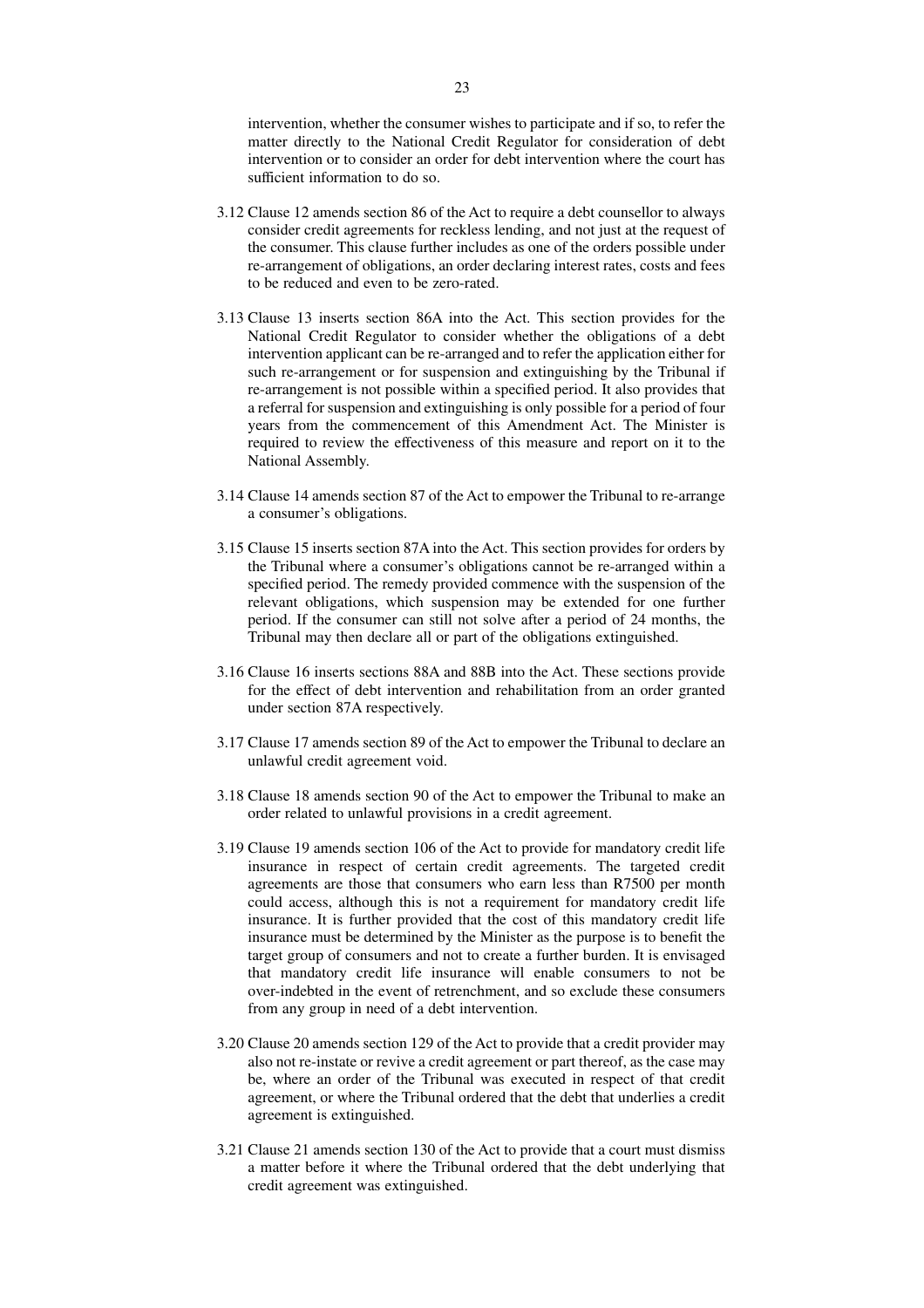- 3.22 Clause 22 amends section 137 of the Act to provide for the referral of applications for debt intervention to the Tribunal.
- 3.23 Clause 23 amends section 142 of the Act to provide for the hearing of an application for debt intervention by a single member of the Tribunal.
- 3.24 Clause 24 amends section 152 of the Act to make it clear that orders of the Tribunal are binding on credit providers and consumers as well.
- 3.25 Clause 25 inserts sections 157A, 157B, 157C and 157D into the Act. Section 157A provides for offences where a person intentionally submits false information or intentionally misrepresents information in respect of debt intervention, or where a person deliberately alters his or her financial circumstances in order to qualify for debt intervention. Section 157B provides for offences related to certain acts that are currently prohibited by the Act. Section 157C provides for offences where, despite registration being required by the Act, a person still operates as credit provider, credit bureau, debt counsellor, payment distribution agent, or alternative dispute resolution agent. Section 157D provides for the situation where an offence is committed by a company.
- 3.26 Clause 26 amends section 161 of the Act to provide for penalties for the offences created in clause 25. Due to seriousness of the offences, the maximum period of imprisonment is set at 10 years and in respect of the offences set out section 157A, two years plus the debt intervention applicant is also permanently barred from applying for any debt intervention. In respect of offences committed by a person who is not a natural person, the example of administrative fines set out in section 151 is followed so that the maximum fine is set at 10 per cent of its annual turnover or R1 000 000, whichever amount is the greater.
- 3.27 Clause 27 amends section 164 of the Act to extend the provisions of the Act related to civil actions and jurisdiction to orders that the Tribunal may make in respect of unlawful provisions or unlawful credit agreements.
- 3.28 Clause 28 amends section 165 of the Act to provide that the Tribunal may change or rescind its order under certain circumstances.
- 3.29 Clause 29 amends section 171 of the Act to require the Minister to make regulations establishing a financial literacy programme and to consult the Minister of Finance on the funding for such programmes. Provision is also made for guidance to be prescribed for the Magistrate's Court and Tribunal when making an order referred to in section  $86(7)(c)(ii)(cc)$ . Provision is lastly made for an adjustment by the Minister, with the approval of the National Assembly, of the maximum gross income of a debt intervention applicant and the maximum total unsecured debt.
- 3.30 Clause 30 amends the long title of the Act so as to provide for debt intervention.
- 3.31 Clause 31 provides for the Amendment Act, save for clauses 19, 25 and 26, to be applicable to a credit agreement that was made before the commencement date of the National Credit Amendment Act, 2018, if that credit agreement falls within the application of the Act.

3.32 Clause 32 provides the short title and commencement.

# **4. FINANCIAL IMPLICATIONS FOR THE STATE**

The National Credit Regulator and Tribunal will require additional capacity to process the applications for debt intervention.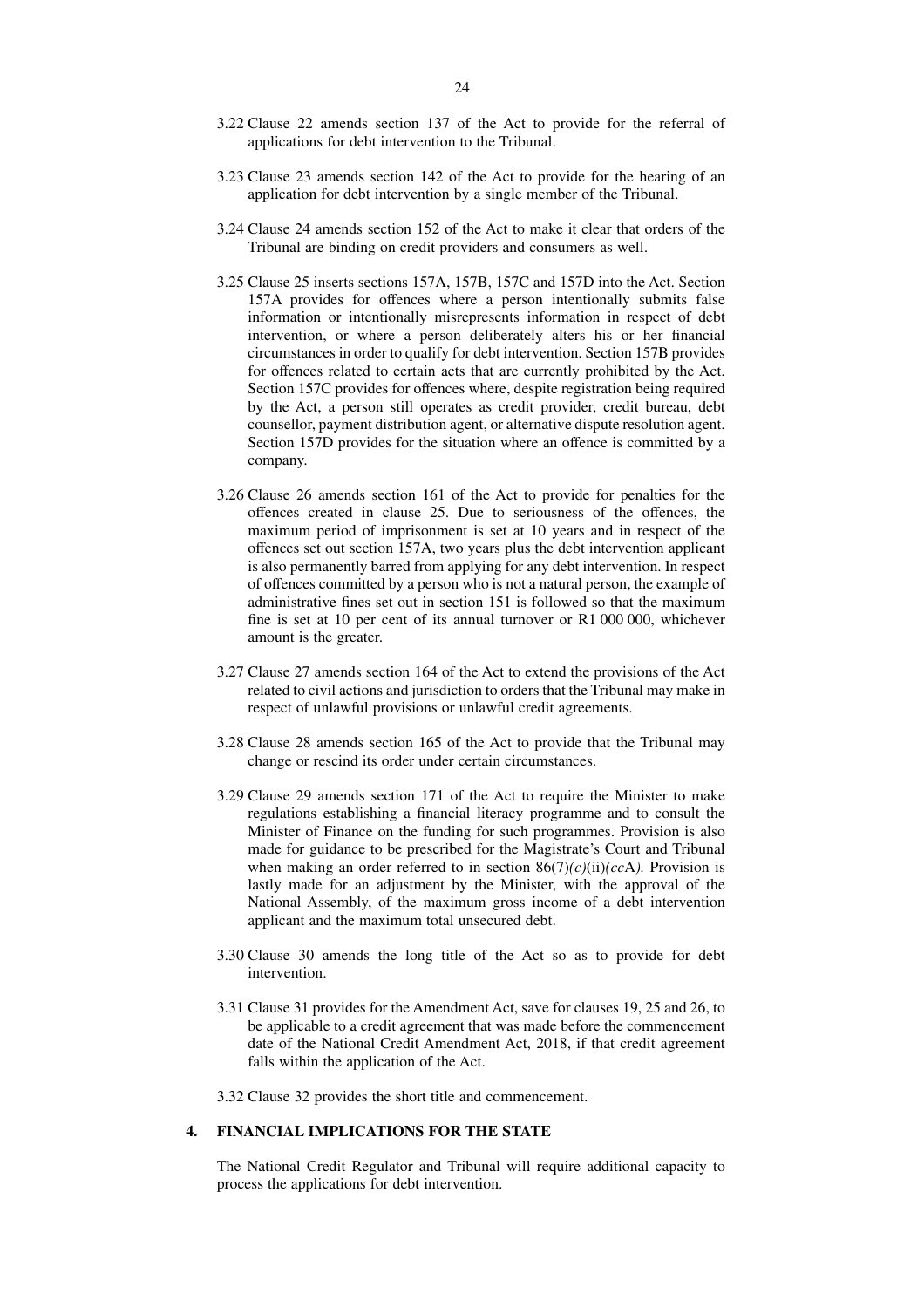## **5. DEPARTMENTS, BODIES OR PERSONS CONSULTED**

The following stakeholders were consulted:

- Department of Trade and Industry;
- Department of Justice and Constitutional Development;
- Department of Labour;
- National Treasury;
- South African Reserve Bank;
- South African Revenue Service;
- Financial Houses;
- Retailers who lend money;
- Debt Counsellors:
- National Credit Regulator; and
- National Consumer Tribunal.

#### **6. PARLIAMENTARY PROCEDURE**

- 6.1 The Committee proposes that the Bill must be dealt with in accordance with the procedure established by section 76 of the Constitution as it affects ''Trade'' and ''Consumer Protection''.
- 6.2 The Committee is of the opinion that it is not necessary to refer this Bill to the National House of Traditional Leaders in terms of section 18(1)(*a*) of the Traditional Leadership and Governance Framework Act, 2003 (Act No. 41 of 2003), since it does not contain provisions pertaining to customary law or customs of traditional communities.